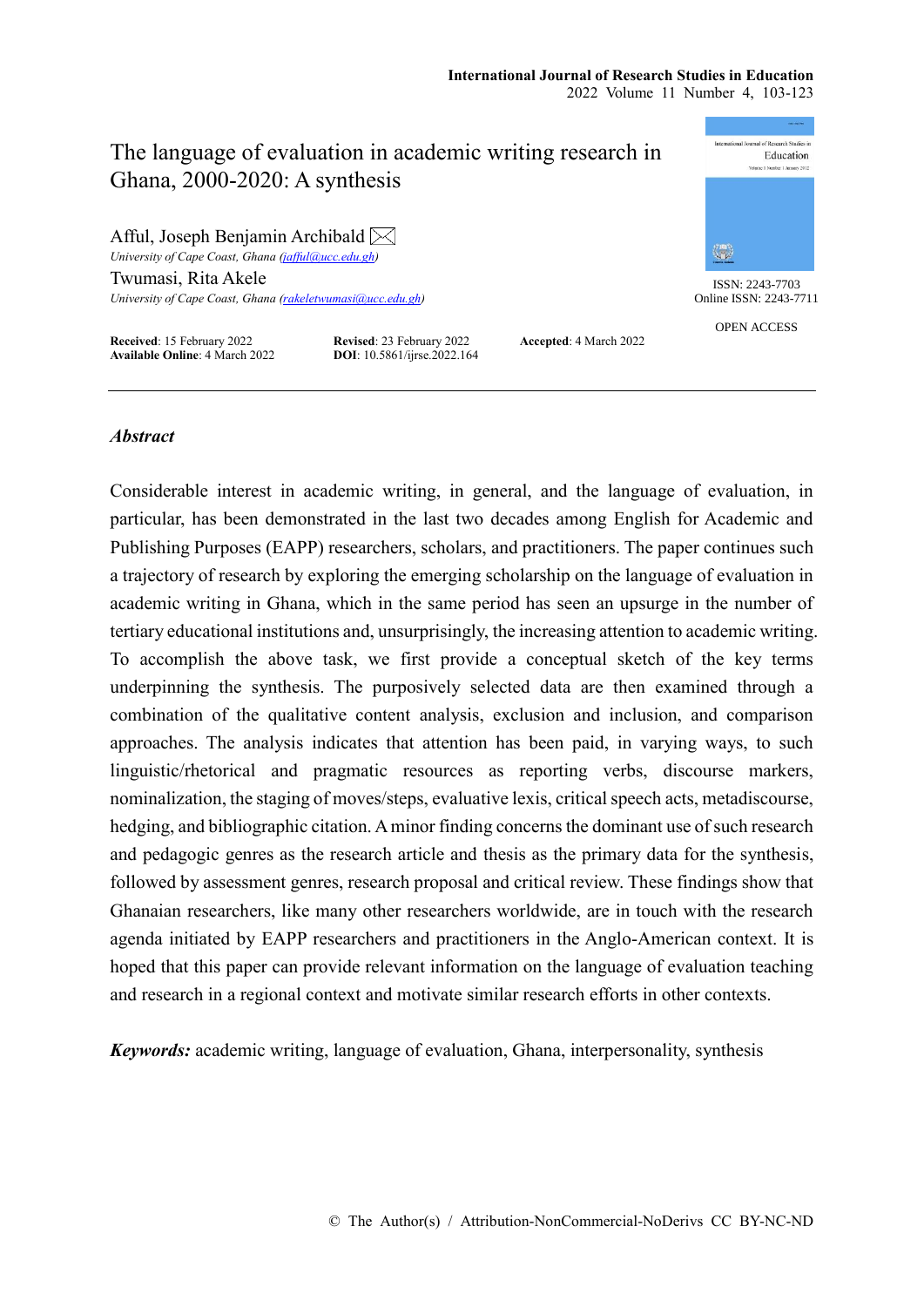# **The language of evaluation in academic writing research in Ghana, 2000-2020: A synthesis**

#### **1. Introduction**

There is no gainsaying the fact that writing plays a prominent role in the production, dissemination, and evaluation of knowledge in academia. This view is acceptable to scholars and researchers of varying backgrounds such as Academic Literacies, Higher Education, and Theoretical and Applied Linguistics, in general, and English for Academic and Publishing Purposes (EAPP), in particular. A key scholar in Academic Literacies and applied linguist, Hyland (2005, 2009) posits that academic writing is about the use of language in academia and how individuals advance their research. In other words, academic writing refers to the ways of thinking, being, and using language in the academic discourse community. Although in this paper, we foreground writing, it is necessary at the onset to recognize, in agreement with Duff (2010), the role of other modes and the influence of technological affordances in the production of genres, registers, graphics, linguistic structures, and interactional patterns — that are privileged, expected, cultivated, conventionalized or ritualized in academia.

Even more interesting for the purpose of the present study is the view that writing is an interaction of persons (for instance, faculty and learners) within a discipline-specific discourse community (Becher & Trowler, 2001; Bhatia, 1993, 2004; Hyland, 2000; Swales, 1990). Based on the producers of academic writing, Bhatia (1993, 2004) identifies two categories, namely professionals and student, where the former is associated with experts and the latter is associated with the apprentice members of the academic discourse community. The experts play gatekeeping roles while the apprentices consisting of PhD, Master, and undergraduate students are considered as "deep participators, ventriloquist, and eavesdroppers" (Pare, Starke-Meyerring & McAlpine, 2009) respectively. In an academic disciplinary community, writing is also influenced by the beliefs, values, and norms (Bazerman, 1988; Becher & Trowler, 2001; Hyland, 2000) accepted by its members. Therefore, written academic discourse evinces features that distinguish it from media discourse, legal discourse, religious discourse, among other written discourse types. In fact, Johns (1997) observes that explicitness, intertextuality, objectivity, appropriate genre requirement, metadiscourse, formality, hedging, and disciplinary variation are important features that characterize academic writing. Representations of these characterizing features in written academic genres such as research articles, theses/dissertations, and research proposals/grant proposals (Johns, 1997) are usually evaluated by experts and practitioners, instructors, institutions, and other text mediators (Luo & Hyland, 2016) or literacy brokers (Lillis & Curry, 2006).

Given that academic writing is widely acknowledged as interactive and rhetorical (Dontcheva-Navratilova, 2013; Hyland & Diani, 2009) as a result of the recent "social turn" (or rather "relational turn"), writers report their research findings in order to persuade the readers to accept their claim and, simultaneously, link their work to previous studies, and project themselves as "knowers". It is as much "an act of identity" (Casanave & Vandrick, 2003; Hyland, 2005, p. 1092) as it is "an act of persuasion" (Pascual & Unger, 2010) and "transformation of knowledge" (Bereiter & Scardamalia, 1987; Myers, 1985; Tardy, 2005). Hyland and Diani (2009) share these same views, arguing further that in academic contexts, writers often simultaneously attempt to maintain rapport with readers, argue a position, and signal their allegiance to a particular standpoint or group so that their findings may be accepted. In this sense, academic writing is not only textual but also socio-cognitive and political; not only objective and impersonal but also evaluative and interactive (Adel, 2006; Hyland, 2005; Mauranen, 1993; Thompson & Hunston, 2000; Vande Kopple, 1985). Hyland (2010, p. 116) continues that academic writing should not be thought of as completely "author evacuated" but rather, as consisting of the language of evaluation, among others.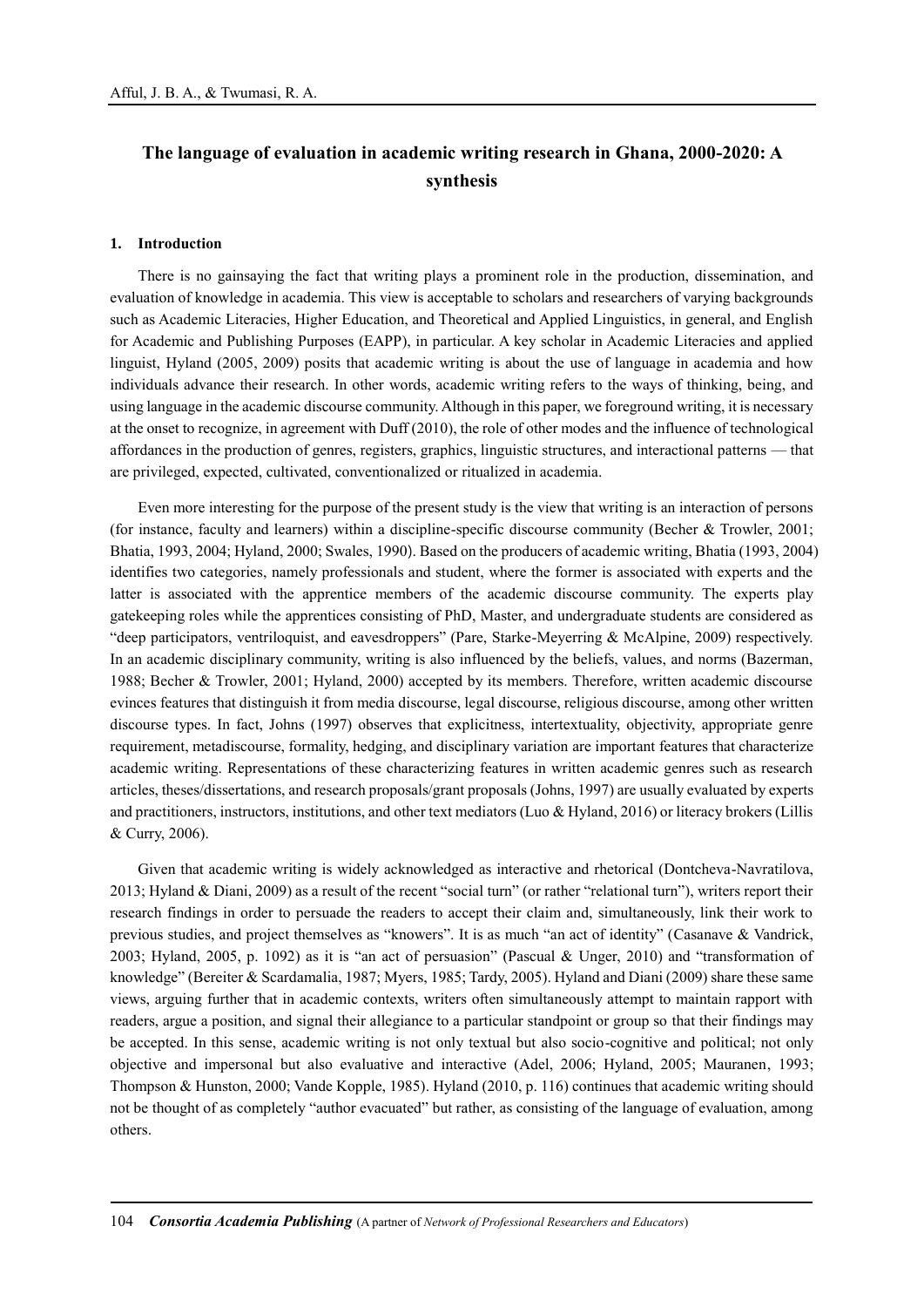## **2. Aim of the study and research question**

The present study examines the language of evaluation in academic writing research, whether explicit or implicit, in Ghana, where a great deal of writing in English occurs in its public and private universities and with its unique position as one of the few countries in the world which use English as its sole official language and medium of instruction across all levels of education. Moreover, as Ghana is one of the geographical locations tagged as "off network" in the academic world (Lillis & Curry, 2006), and where writers are non-native speakers of English, it will be interesting to ascertain the textual practices of its writers in "the intellectual centres" (Flowerdew, 2001, p. 122). Specifically, the present synthesis offers an updating range of relevant studies about the language of evaluation in academic writing produced, first, by Ghanaian (with or without external collaborators) researchers, using data located or provided in Ghana. To this end, the overarching research question is presented as follows:

#### *What issues are discussed by researchers when examining the language of evaluation in academic writing?*

The above-mentioned research question is, thus, to examine how the literature characterizes the construction of the overall research activities on various aspects of the language of evaluation in academic writing in an English as a Second Language (ESL) context. In the next section of this synthesis, we review the literature on some key underpinning concepts, followed by a discussion of the methodology adopted. The synthesis and discussion follow. The paper closes with the conclusion and implications.

## **3. Conceptual background**

This section considers the concept of "language of evaluation". However, given the slippery and elastic nature of the concept, we also deem it germane to consider pertinent and closely related terms such as "Metadiscourse", "Stance", "Appraisal", "Argumentation", and "Voice", by drawing on points of convergence and divergence. Also, given the considerable influence of the theory of Systemic Functional Linguistics (SFL) in language studies in the last two decades, one of its key strands, the interpersonal mode, is explained. The third key concept worth discussing in this survey is "academic writing".

#### *3.1 Language of evaluation and related terms*

Thompson and Hunston (2000) proposed the concept of "language of evaluation" which is explained as "the expression of the speaker or writer's attitude or stance towards, viewpoint on, or feelings about the entities or propositions that he or she is talking about. . ." (p. 5). Thus, the language of evaluation is concerned with the interpersonal uses of language and how the subjective presence of writers or speakers intrude into communication to convey an attitude to both addressees and the material they discuss. According to Thompson and Hunston, evaluation in texts is crucial in terms of expressing the speaker's or writer's opinion, and maintaining relations (i.e. to manipulate the reader, to persuade him or her to see things in a particular way, or to hedge by adjusting the truthvalue or certainty attributed to a statement). The language of evaluation is, therefore, inherently comparative, subjective, and value-laden. Hyland (2000) sees evaluation as a key feature of academic writing which researchers need so that they can maintain a successful interaction with their readers for research validation in the construction and sharing of knowledge.

As a slippery term, "language of evaluation" encompasses terms such as "stance", "metadiscourse", "voice", "criticality", "argumentation", and "appraisal". These terms are briefly explained, showing how each relates to the concept of "language of evaluation". Specifically, stance concerns the way in which writers present themselves and convey different kinds of opinions, attitudes, credibility assessments, and commitments about propositional content (Hyland, 2008). Thompson and Alba-Juez (2014) offer a revised explanation of "evaluation" and "stance" to show the former as the actual realization of the expression of the speaker's stance or attitude. In this way, stance is thought of as an abstract and umbrella term. Since stance concerns writer's mode of presentation, it also subsumes politeness, argumentation, and criticality. Both experts and learners in the academic discourse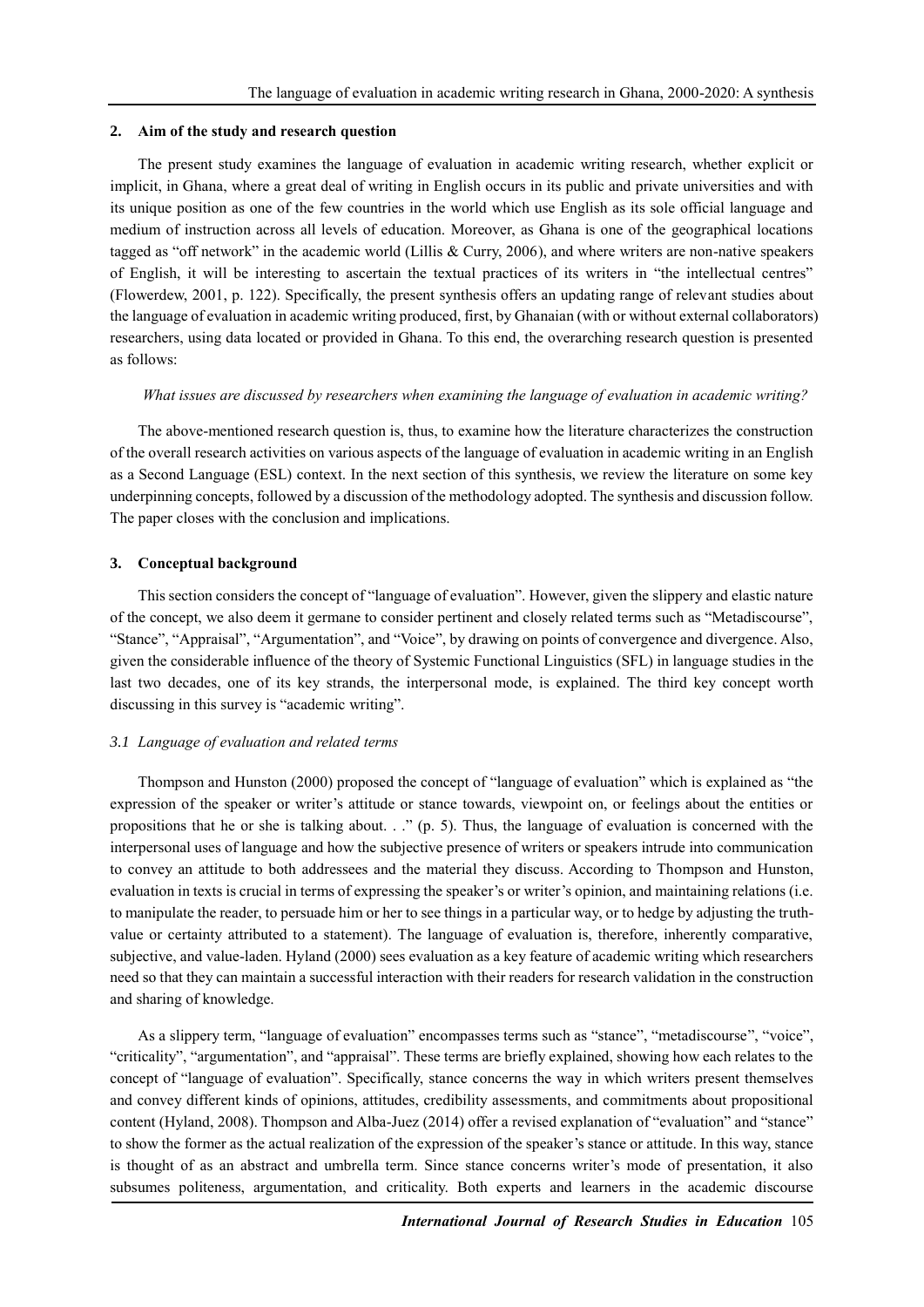community are expected to adopt critical posture in respect of the propositional content of their argumentation. In so doing, they are required to pay attention to politeness as a pragmatic strategy in order to strategically handle the "face" of the interactants in a communicative encounter.

Metadiscourse, on the other hand, according to Hunston (2011), is prioritized as the interaction between writer and reader, and evokes a distinction between "primary", or informative discourse, and "secondary", or interactional discourse. Hyland and Tse (2004, p. 157) offer this definition: "Metadiscourse is . . . the linguistic resources used to organize a discourse or the writer's stance towards either its content or the reader". Metadiscourse consists of interactive resources and interactional resources. Linguistic features listed under interactive resources include indicators of semantic relations between clauses and text sections and evidentials while those under 'interactional resources' include hedges, boosters, attitude markers, and explicit mentions of either the writer or the reader (Hyland, 2004; Hyland & Tse, 2004).

In addition, a term close to the language of evaluation is "voice". Often associated with Elbow (1994), a compositionist in the 1980's, voice captures an aspect of the individual, who is not drowned by others but who asserts his or her individuality through language use. Chang (2010) explains that when aligned with stance or evaluation, voice concerns the deployment of evidence and the construction of a convincing argument. Expressed in both written and spoken discourse types (Bakhtin, 1981), voice reveals the intention and perspective of a writer or speaker to the audience. Matsuda (2001) considers voice as a metaphor for capturing, among others, a feature in written discourse that can be perceived by readers, but is not readily recognizable as a single linguistic or rhetorical feature. Seen as self-representation from the Bakhtinian sense of reaccentuating, 'voice' connotes an infinite range of possibilities but from culturally available resources (Ivanic & Camps, 2001).

Cheung (2017) intimates that since stance is considered to be an individualized assessment from the writer that conveys personal evaluations and commitment (Hyland, 2008), voice subsumes stance in that the voice of a particular social group is articulated as instances of stance as personal voice. The concepts of voice and stance, therefore, encompass the individual, social, and dialogic dimensions, an assertion which is shared by Olivier and Carstens (2018), who distinguish between (1) individualized voice which is stance, echoing Elbow's (1994; 2007) view that voice is a feature that captures the sound of the individual on the page, and (2) socialized voice which is intratextual and intertextual voice since Olivier and Carstens (ibid) see writing as a subject to and the result of social context. For both researchers, voice is mainly associated with Engagement framework, with its dialogical and communicative dimensions (for further reading, see Martin & White, 2005).

#### *3.2 Interpersonality in Systemic Functional Linguistics (SFL)*

The language of evaluation with its relatable terms appeals generally to the interpersonal mode of Systemic Functional Linguistics (SFL). SFL operates on three metafunctions: ideational, interpersonal, and textual. Of particular interest to the present discussion is the second metafunction of language which is the Interpersonal.

Halliday (1978, p. 112) explicates that "the interpersonal component represents the speaker's meaning potential as an intruder. It is the participating function of language, language as doing something". This component allows speakers to intrude into the context of situation, both expressing their own attitudes and judgements and seeking to influence the attitudes and behaviour of others. Thus, the interpersonal metafunction expresses the role relationships associated with the situation, including those that are defined by language itself, of questionerrespondent, informer-doubter, among others (Martin & White, 2005; Matthiessen, 1995). It is a resource for enacting roles and relationships between speaker and listener/reader. Martin and White (2005) posit further that these interpersonal resources are concerned with negotiating social relations: how people are interacting, including the feelings they try to share. The interpersonal metafunction suggests that when people are involved in a communicative event, as in academic writing, they are not only transmitting and sharing meaning; rather, they negotiate, establish, and sustain relationships (Martin & White, 2005), using language to interact with other people to influence their behaviour, to express their own viewpoint, and to elicit or change theirs.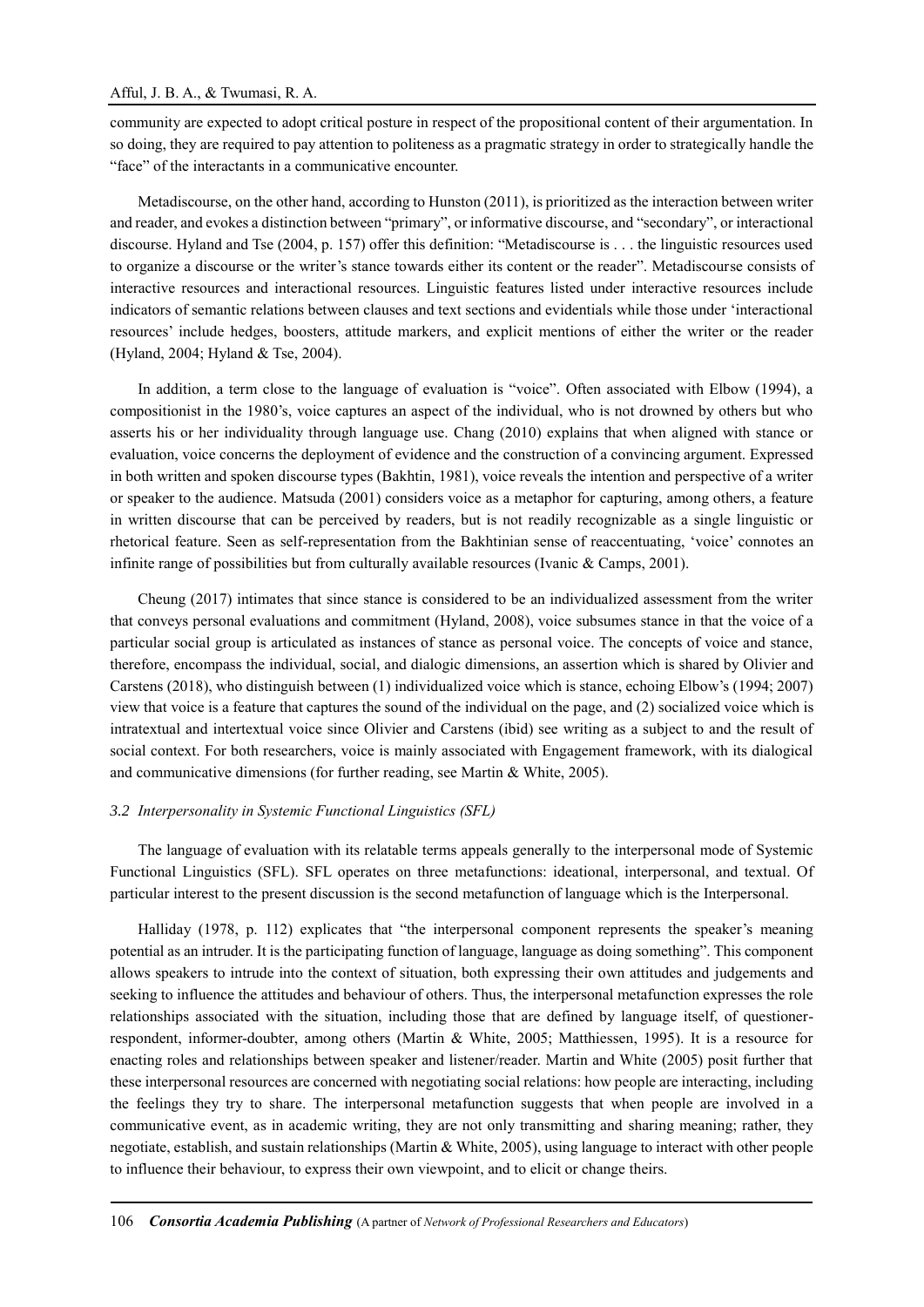Evaluation of entities is also realized through Appraisal which is housed in SFL. Appraisal has been defined as "the semantic resources used to negotiate emotions, judgments and valuations, alongside resources for amplifying and engaging with these evaluations" (Martin, 2000, p. 145). For Martin and Rose (2003), at the heart of the Appraisal Theory is the system of interpersonal meanings whose resources writers and speakers of a language use evaluative resources to negotiate their social relationships, by telling their listeners or readers how they feel about things and people. Appraisal deals with how writers make up identities for themselves in texts, how they present themselves in relation to their readers, and how they construct an audience for their text. Appraisal further analyses the roles and attitudes taken up through interaction between participants in a text.

It is within the interpersonal mode that we see how relationships are established and maintained in the given or demand for information as well as the selection of modals and adverbials to enact relationships. In the academic setting relationships such as editor-in-chief/reviewer and author, student-lecturer/supervisor; Head of Departmentother academic staff; student-administrative staff, supervisor and students, and student-student provide potential means of understanding interpersonality.

## *3.3 Academic writing*

In this section, we take a more concrete and specific view of academic writing in orer to complement the earlier one advanced in the introduction to the paper, by drawing on the materiality of the concept of genre as a supportive term (Canagarajah, 2002, 2006). We take the restrictive view that academic writing is an agglomeration of genres mediated through writing by both professionals and novices in the construction, ratification, and dissemination of knowledge (Hyland, 2000, 2009).

From the viewpoint of genre analysts such as the doyen, Swales, and his compatriots such as Bhatia, Dudley-Evans, Bazerman, Tardy, Miller, and Hyland, academic writing is designed to serve a specific communicative purpose or a set of communicative purposes: to construct and ratify knowledge; to disseminate knowledge, and to evaluate knowledge. To fulfil these multiple purposes, written communication assumes a specific schematic structure or macro structure to address the issues of content, form, and style (Bhatia, 1993). Written academic genres, thus, represent definable communicative acts with an overarching purpose, which is realizable in subrhetorical acts, known as 'moves'. Moves are further divided into "steps" or "stages" or "sub-moves", which assist in the attainment of this overarching goal. As a rhetorical artefact (Martin, 1992; Tardy, 2009), a written genre is easily identifiable by the frequency of moves, which are noted as core, obligatory, optional, and ambiguous, depending on the classificatory system of moves used (Hyland, 2003, 2004; Huttner, 2010; Santos, 1995), textual space, and sequencing of moves. The second major identifying feature of an academic written genre is its lexicogrammatical choices that are peculiar to each "move".

Like other features of communication, written academic genres do not exist in isolation but form intertextual networks or systems (Bazerman, 1994), linked to each other both diachronically and synchronically. Swales (2004) emphasizes the shift from a static entity towards a dynamic entity by introducing the concept of 'genre networks' and observes that genres are frequently transformed into other genres, associating genres with the metaphor of a network (Swales, 2004). At this point, it is worth drawing attention to Swales' (1990, 1996) taxonomy of written academic genres employed within universities and research institutions for scientific and pedagogic purposes, which is presented below in Figure 1:

As can be seen from Figure 1, the primary or research-process genres are directly concerned with research and generally meant for peers whereas those that serve a didactic function are considered as secondary genres. The third category of texts is produced for private or semi-private use, often defined as "occluded"; that is, not open to public scrutiny. In spite of the apparent overlaps, we uphold the classification here as it is essential to the exchange of material, advice, and information between researchers, text mediators, publishers, and university administrators (Lillis & Curry, 2006; Swales, 1990, 2004).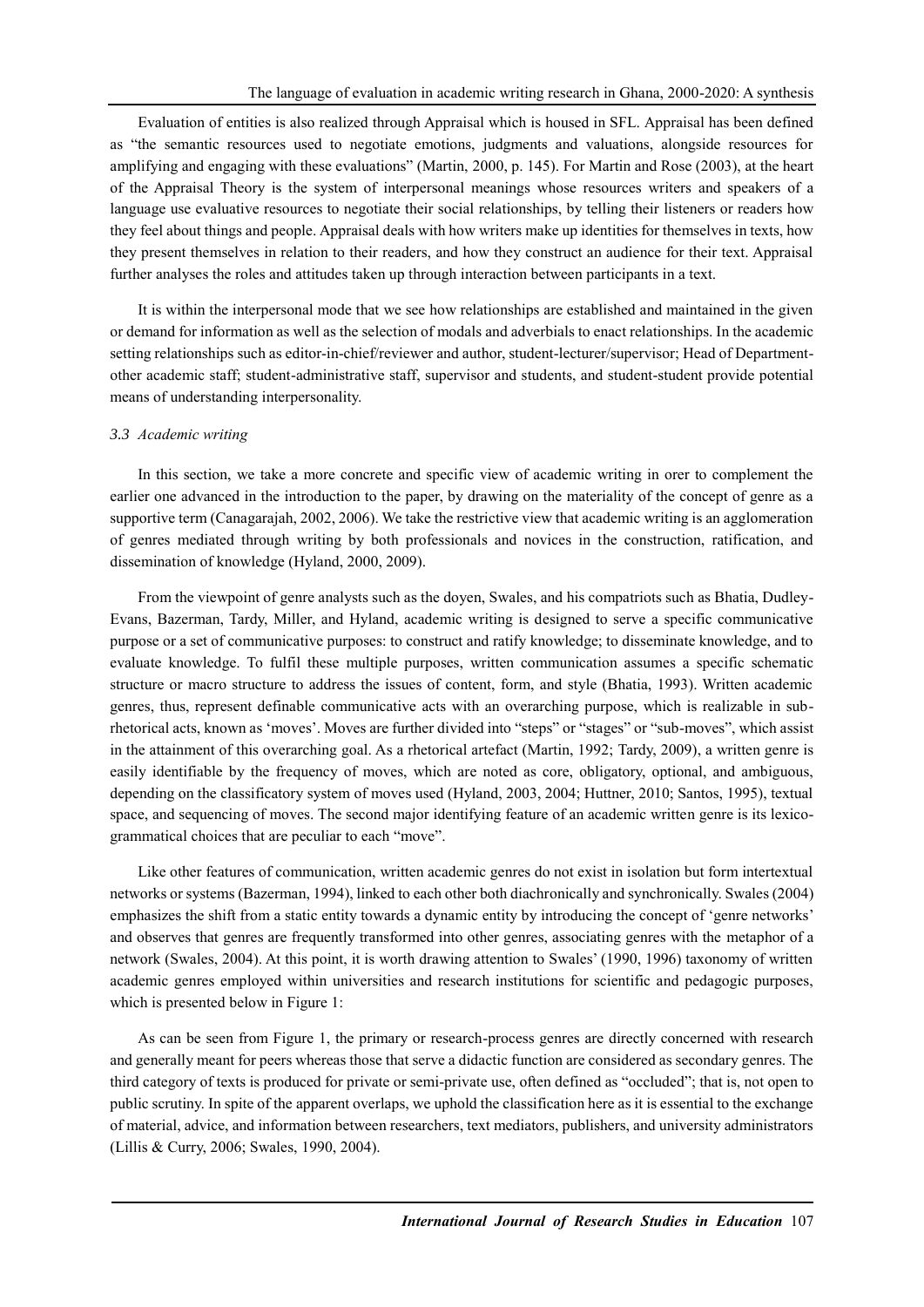Afful, J. B. A., & Twumasi, R. A.

| Primary genres      | Secondary genres   | Occluded genres                    |
|---------------------|--------------------|------------------------------------|
| Research article    | Textbook           | Grant proposal                     |
| Journal abstract    | Course outline     | Recommendation letter              |
| Conference abstract | Handbook           | Request letter for material/advice |
| Thesis/dissertation | Examination essays | Application letter                 |
| Book                |                    | Submission letter                  |
| Monograph           |                    | Cover letter                       |
| Book chapter        |                    | Research proposal                  |
| Review article      |                    | Evaluation letter for promotion    |
| Term paper          |                    | Prima facie on promotion documents |
| Edited collection   |                    | Editorial correspondence           |
|                     |                    | Proposal review                    |
|                     |                    | Review report                      |

*Figure 1***.** Written academic genre system (Adapted from Swales, 1990, 1996)

# **4. Methods**

#### *4.1 Corpus*

Since the study aimed at evaluating research themes being practiced in the area of EAPP, the corpus consisted of a collection of thirty-nine (39) published and unpublished texts investigating EAPP issues between 2003 and 2020. The period for both data sets is to ensure currency since we are interested in providing updated literature. Published texts include mainly research articles (RAs), edited collections or book chapters, and festschrifts whereas unpublished ones include dissertations/theses. The RAs are selected from appropriate journals in the Humanities, in general, and those in Applied Linguistics, in particular. The book chapters were specifically written for EAPP teachers and students. The dissertations and theses were mainly written by both undergraduate and postgraduate students, with the latter displayed in the Thesis Repositories of some public universities in Ghana.

#### *4.2 Data collection procedure*

A comprehensive search was conducted to locate the studies exploring the issues and research themes of EAPP, using different electronic databases such as Science Direct, Sage Publication, and ERIC and Commons journals. Second, more than 125 research articles in journals in Applied Linguistics since 2000 were reviewed for issues published. Third, the references cited in the articles found as relevant were reviewed for locating other publications containing data for EAPP themes of research. Fourth, the titles of relevant papers were copied in Google Scholar search engine to find links for these publications via "cited in" applicability. Finally, we emailed those researchers who had published articles in this theme but whose papers could not be readily obtained to send their papers and relevant articles.

A thorough review of texts revealed that many of the 125 studies had not included the language of evaluation, whether implicit or explicit. Moreover, there were some studies which overlapped each other. One of such overlapping studies was included in the list. In cases of doubt, the researchers discussed issues to reach consensus. Several papers and dissertations of some tertiary institutions had paid attention to the error analysis of some written texts, especially by students. Although it can be argued that such studies adopt a prescriptive and, therefore, an evaluative posturing, they were excluded, as they did not focus on "the language of evaluation". Next, the papers were grouped into three categories for convenience, as found in Table 1. Through meticulous evaluation of each category, we decided to exclude the conference papers and some of the RAs because of their lack of 'research qualities' such as those that had employed an autoethnographic approach (e.g. Afful, 2008, 2009). The final distribution of texts that qualified to be included in this study are presented in Table 1.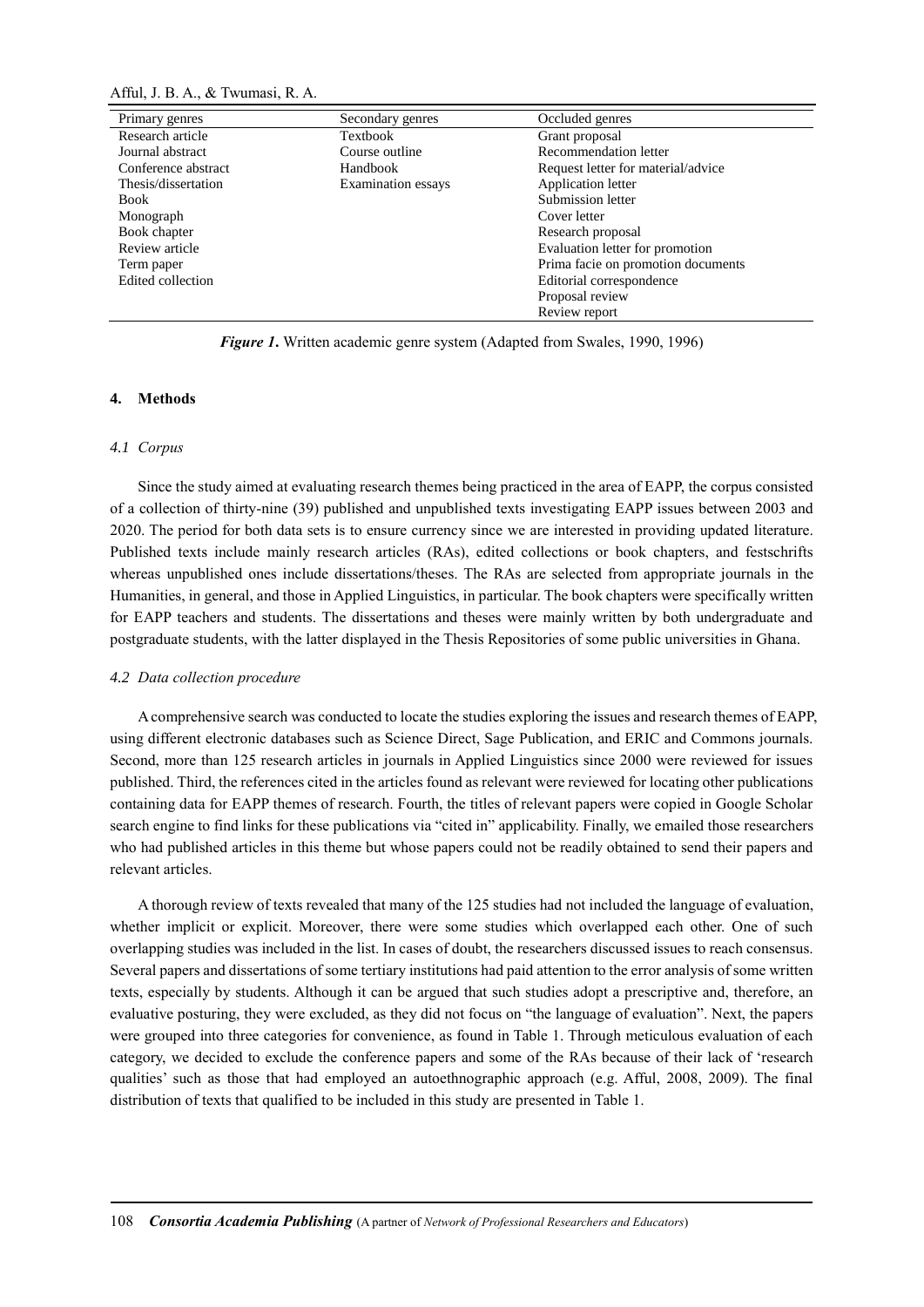| Distribution of text types of data collected |                     |           |            |  |  |
|----------------------------------------------|---------------------|-----------|------------|--|--|
| No                                           | Text type           | Frequency | Percentage |  |  |
|                                              | Research article    |           | 64         |  |  |
|                                              | Dissertation/Thesis |           | 33         |  |  |
|                                              | Book chapter        |           |            |  |  |
|                                              |                     | 39        | 100        |  |  |

# *Distribution of text types of data collected*

As can be seen in Table 1, the research articles dominated in the data set, in terms of frequency of occurrence, followed by dissertations/theses. This shows that experts in Ghanaian universities show more interest in matters related to language of evaluation than learners do. Closely related are genres that receive attention in the thirtynine empirical studies. The distribution of genres as data sets are summarised below:

# **Table 2**

**Table 1**

| No | Genres              | Frequency | Percentage |  |
|----|---------------------|-----------|------------|--|
|    | Thesis/dissertation | 21        | 54         |  |
|    | Research article    |           | 18         |  |
|    | Assessor's reports  |           |            |  |
|    | Examination essay   |           |            |  |
|    | <b>Others</b>       |           |            |  |
|    | Total               | 39        | 100        |  |

As can be seen in Table 2, the dominant genre studied is the thesis, which is a learner's genre. The research article followed in terms of frequency, and then assessors' reports and examination essays. Genres that appear once include bio data, conference paper, personal statement, examination rubric, instructor comment, critical review, abstract, and research proposal. This research situation indicates these genres are yet to garner interest among researchers and scholars of EAPP in Ghana.

# *4.3 Data analysis procedure*

After collecting the data, we spent much time to analyse the data. The analysis was generally situated within the qualitative research paradigm, supported by some quantitative means. Specifically, we employed thematic analysis, followed by the explicit coding procedure explained by Glaser and Strauss (1967), the constant comparative method given by Lincoln and Guba (1985), and the inclusion/exclusion criteria (Petticrew & Roberts, 2006).

Thematic analysis is a commonly adopted, yet infrequently attributed, method for encoding qualitative data (Boyatzis, 1998; Braun & Clarke, 2006). In employing the method, we searched for "themes" by carefully "reading and re-reading" the data (Rice & Ezzy, 1999, p. 258). Themes accumulated as data are coded to conform to identifying patterns with similar meaning. The resulting analysis captures rich details through which an interpretation of the underlying data is possible (Yardley & Marks, 2004). The starting point for identifying the research themes of language of evaluation in the EAPP research was coding the reported and examined variables in each article. As researchers, we read publications from 2000 till 2020 for the titles and abstracts to be able to define the topic areas. The constant comparative method by Lincoln and Guba (1985) stated that the reviewed articles and obtained themes should be constantly compared to reach the final major theme. For example, the researchers read an article, extracted its main theme, and wrote out the theme to form a tentative research theme category. The next publication types were read and their main themes were written and compared to the previous ones. If the themes were similar, the category did not change and the review proceeded to the next papers. If the themes were different, a new category was created. Through this grounded approach, all the selected papers, books, book chapters, and dissertations/theses were reviewed and compared to each other.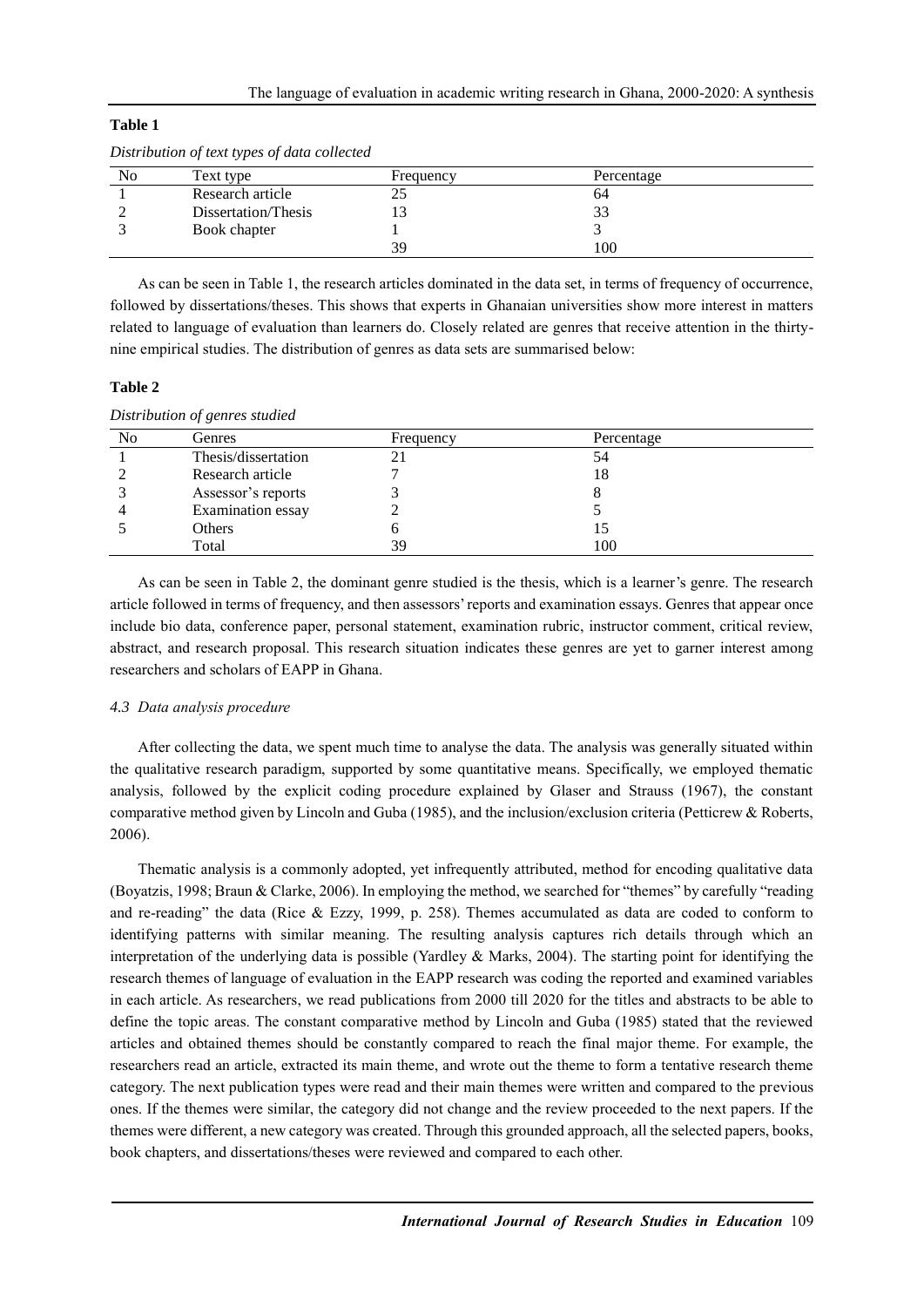## **5. Findings and Discussion**

In this section, we report how the selected studies have explored linguistic, rhetorical, and pragmatic resources in academic writing research in Ghana to show that language use is not neutral and impersonal but personal, interactive, value-laden and evaluative. We first commence with the linguistic resources.

#### *5.1 Linguistic resources*

A combined team of experts, researchers, and learners, Baidoo (2014), Adika (2015), Gborsong, Awiah, and Appartaim (2018), Afful (2020), and Twumasi (2020) pay attention to some linguistic/discourse features in assessment genres, instructor comments in examination essays, and thesis assessment reports. Baidoo (2014) studies instructor comments in English essays written by third year undergraduate students of the University of Cape Coast. Unsurprisingly, the study captured both negative and positive comments through evaluative lexis such as adjectives, nouns, and verbs. Adika (2015) examined the literature review of postgraduate students and thirtyfive (35) assessors' reports of graduate theses submitted to the University of Ghana, School of Graduate Studies, comprising nine from the Sciences and twenty-six from the Humanities. A key finding in Adika's (2015) study was that in thesis comments on the literature review section cast doubts on candidate's credibility. Moreover, the students' accountability profile was considerably discredited since their communicative style was neither reflective, analytical nor dialectic enough, resulting in less use of evaluative words in the data. Analysis of the second set of data, postgraduate theses, showed that in terms of evaluative language used, students used Research Acts reporting verbs (e.g. "classify", "examine", and "develop"), but the Discourse Acts (e.g. "mention", "explain", and "intimate") were missing in the data. In the case of Afful, the research purpose was to gain insights into their form and content in thirty-four (34) written assessment reports of 19 Master's theses from the Department of English in the University of Cape Coast. A qualitative content analysis, supplemented with descriptive statistics, was adopted. In terms of the evaluative resources used in the examiner comments, both ideational and interpersonal positionings (Ivanic & Camps, 2001) were adopted. In respect of the former (that is, the content of the thesis reports), overwhelming emphasis in terms of textual space was given to "literature review", followed by "analysis and reporting" and "statement of the problem". Substantial comments were also made on presentational issues. The contribution of the thesis was surprisingly mentioned sparingly. Even more pertinent to the present survey was the fact that the examiner comments included evaluative lexis (e.g. "useful" and "interesting"), adjectival (e.g. "important" and "significant"), and verbal forms (e.g. "confirms"). The most recent large-scale study, Twumasi (2020), drawing on the assumption of evaluation as consisting of a triad (the evaluator, evaluation, and evaluate) makes far reaching and insightful comments on the comments across the various evaluative criteria identified by the UCC School of Graduate Studies. In addition to the negative and positive evaluative comments on the MPhil theses realized through epistemic adjectives, nouns, verbs, and adverbs, mitigating devices featured prominently as a way of demonstrating that the thesis was not only a work in progress but both a pedagogical and research document (Kumar & Stracke, 2011).

Aligned to the previous pedagogic texts, Gborsong, Awiah, and Appartaim (2018), investigate the nature and location of teachers' written feedback comments on sixty-two (62) students' project essays selected from four Colleges of Education in Ghana, to, specifically, ascertain the syntactic/linguistic form of comments written by the teachers. Gborsong *et al.* (*ibid*) identified that hedges which occurred in the evaluations of content were made by using suggestion/request comments, supporting the finding that teachers avoid being overly directive and critical in their comments (Ferris *et al*., 1997). They also found that the frequent linguistic form was the statement (116, 34.5%), which is exemplified in giving information comments and asking for information. The imperative syntactic form (115, 34.2%) was second in frequency. Teachers' critical comments, mostly found in the margins and end points of the projects, were also mitigated.

As potential areas of exploiting the language of evaluation, reporting verbs and discourse markers have attracted the attention of Adika (2003), Yeboah (2014), and Agbaglo (2017b). Specifically, Adika (2003) used the theme structure framework to point to the weak thematic progression that leads to flat paragraphs and undeveloped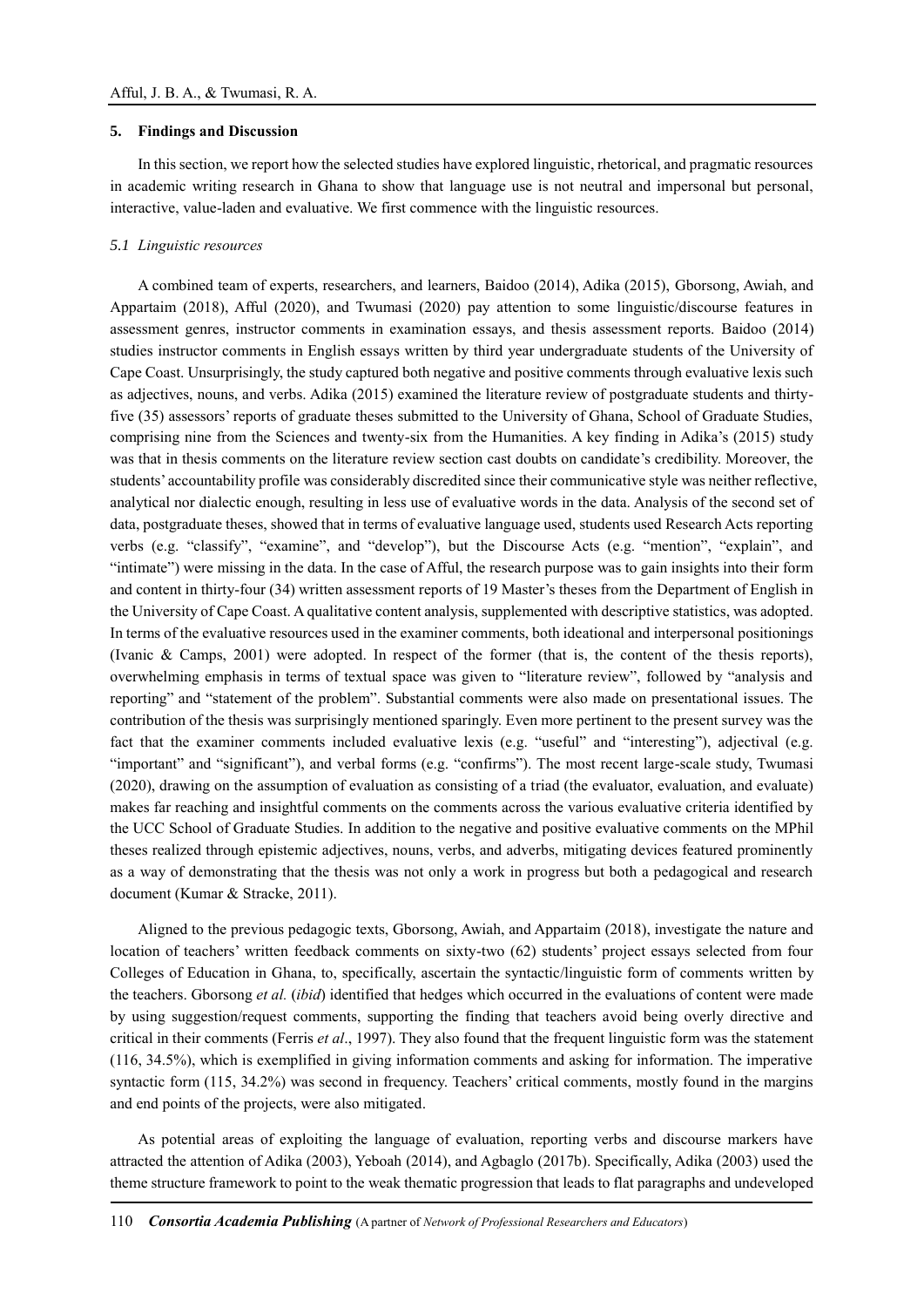rhemes in university students' writing. Agbaglo investigated the use of reporting verbs in RAs written by lecturers in the Department of English, UCC, using Hyland's (2002) classification of reporting verbs as the theoretical framework. The study, evoking the findings of Adika (2015), found that discourse acts type of reporting verbs (e.g. "states", "explains" and "indicates" was preferred by lecturers, as compared to the research acts category of reporting verbs ("examine", "classify" and "develop"), and the cognitive acts category of reporting verbs ("consider", "think" and "believe"). Agbaglo's (2017b) finding on the use of more discourse acts verbs is similar to the findings of Twumasi (2012) who focused on graduate writings, and not expert writings. Twumasi (2012) investigated citation practices of graduate students' theses at a Ghanaian university. As one of its research questions, the study focused on the kinds of reporting verbs used at the Literature Review section of MPhil theses in the disciplines of English and Curriculum Studies, University of Cape Coast. The analysis of the study showed that Curriculum Studies students used discourse act verbs ("mention", "assert", and "intimate") more whilst Research Acts ("observe", "analyse" and "see") and Cognitive Acts ("view", "believe" and "think") were preferred by their English counterpart. The discourse act verbs involved verbal expressions which were appropriate in qualitative argumentation schema, allowing for explicit interpretation and signalling reluctance of writers to commit themselves to a distinctive position towards the viewpoints of others. Cognitive and research act verbs, on the other hand, stressed the role of reasoning in argumentation and the construction of knowledge. Yeboah (2014) examined the discourse markers employed by undergraduate students in writing their Literature Review. Her findings indicated that all the five discourse markers identified by Martinez (2004), following Frazer's (1999) taxonomy, were present. However, the elaborative discourse markers were frequently used by the undergraduate students.

A cross-disciplinary (Sociology, Economics, and Law) study in nature, Ngula (2017) examined epistemic modal verbs in RAs, using corpus linguistics methods to ascertain national (Ghanaian) and international (non-Ghanaian) usage in terms of depth, diversity, phraseological patterns and degrees of epistemic strength. The study showed that international scholars used more epistemic modal verbs than their Ghanaian counterparts, suggesting that Ghanaian authors were more direct and overly categorical in the ways that they presented their research claims. Again, the modal verb *may* as a mitigating device for research claims was the most common epistemic resource. Also, Ghanaian writers used *will* more than *would* to portray politeness. Next, international writers preferred *might,*  to *could*, in order to express epistemic claims; Ghanaian writers, on the other hand, used *could* more than *might*  for this purpose. Last, strong epistemic claims (boosters) like the modal verbs *will* and *must* showed a high level of confidence in the truth of the proposition expressed by these writers, but *weak* epistemic claims (hedges) used the modal forms *may*, *could*, and *might* to significantly reduce the level of commitment to the proposition.

Focusing on the Results and Discussion section of 20 MPhil theses in Health Sciences and English, and on an aspect of evaluative verbs, Abdullah (2016) examined types of tense. The study employed mixed method approach, and found that the simple present and simple past tense occurred most frequently in the results and discussion section of the MPhil theses in both disciplines. More relevant to the present study was the fact that commentary and evaluation, signalling, and references to previous research were observed as some functions of the tense forms identified in the study. In addition, the study observed that author's point of view affected the choice of tense form. Another point of divergence in these studies is that Agbaglo (2017b) and Ngula (2017) focused on RAs while Abdullah (2016), Musa (2014), and Twumasi (2012) focused on the thesis, a graduate writer genre, with attention on such part-genres as Introduction, Literature Review, and Results and Discussion.

The terrain of the evaluative language research takes a different turn when Agbaglo (2020) explores the use of process nominalisation as grammatical metaphor in 120 research article abstracts in Applied Linguistics, Economics, and Biology. The study revealed that process nominalisations are used, ideationally, to create taxonomy; interpersonally, to appraise; and, textually, to achieve cohesion. In line with Martin (2000), who notes that nominalisations serve as resource for both positive and negative evaluation, it is not surprising that Agbaglo observes some element of stance construction inherent in both verbal and mental process of nominalisations. As stance nominalisations (Jiang & Hyland, 2015), when used strategically, nominalisations of both verbal and mental processes allow writers to negatively and positively evaluate the views of other researchers and burnish their own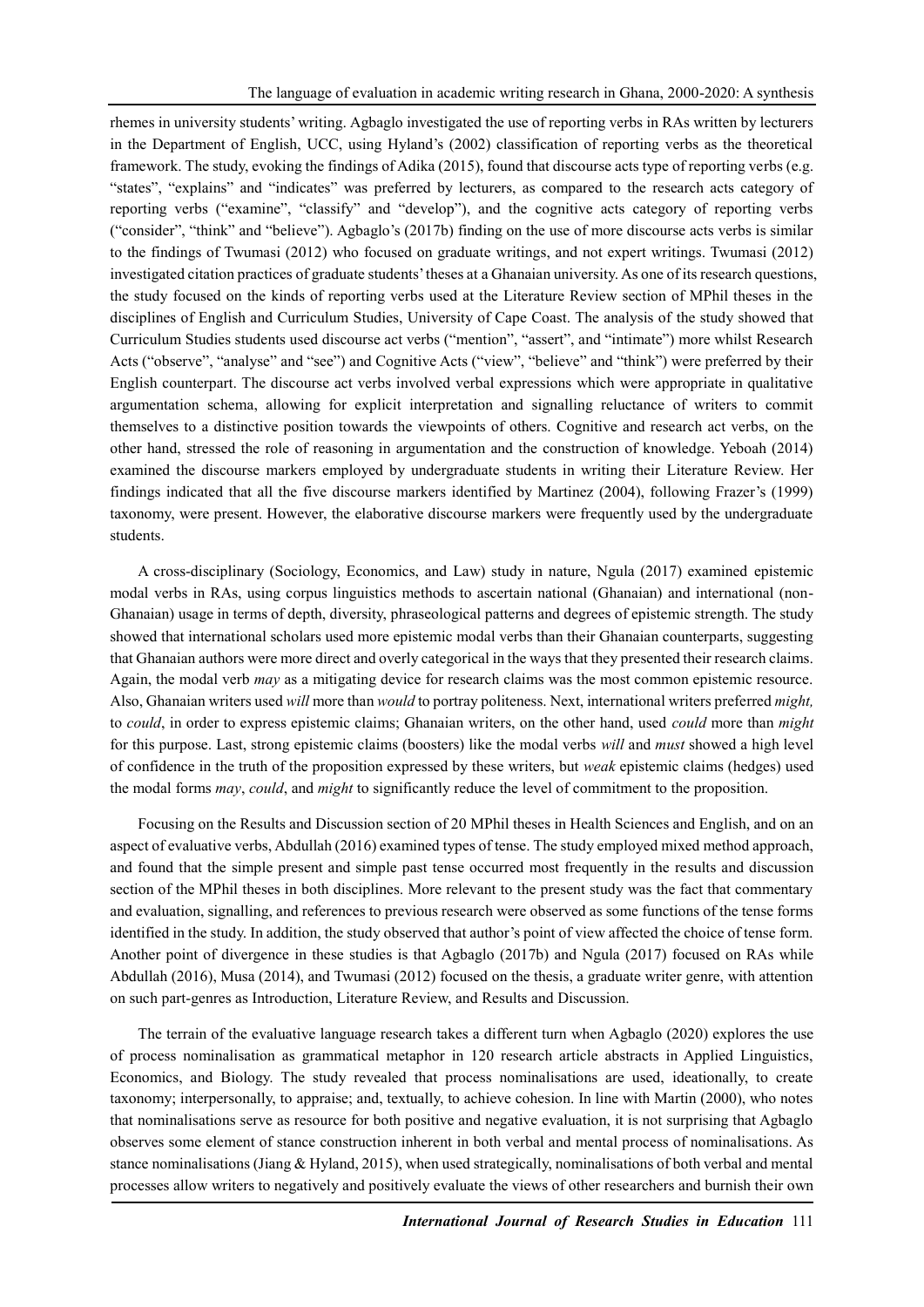# Afful, J. B. A., & Twumasi, R. A.

views (Hao & Humphrey, 2012). Sarfu-Adu's (2015) study of 50 research article abstracts, similar to the genre considered by Agbaglo (2020), indicates that the Science, rather than the Humanities, data demonstrate the incidence of more nominalisations as grammatical metaphor; thus, leading him to conclude, "As a consequence of using nominalization, writing becomes more abstract, formal and elevated". (p. 65). Although the 'that-noun clause' has an evaluative potential and features in interaction and metadiscourse research, this is unfortunately muted in Favour's (2014) work on the use of nominal clause in 60 examination essays of Level 300 students from English and Agriculture disciplines apparently because of their background as learners.

Apart from the studies considered above (e.g. Agbaglo, 2017b, 2020; Sarfu-Adu, 2015; Twumasi, 2012) that investigated evaluation from a pragma-linguistic viewpoint, concentrating on politeness, hedging, and reporting verbs, Afful (2017a) seems to have been the only that employed Appraisal Theory, specifically, using the Engagement strand. Afful employed a cross-disciplinary approach to examine the literature review section of 45 theses across three disciplines in University of Ghana: Linguistics, Geography, and Nutrition and Food Sciences. The study aimed to identify how MPhil students used engagement resources to show commitment to propositions made, and to dialogically contract or expand the discursive space in LR. The study showed that postgraduate students in the Sciences used more contractive engagement resources (e.g. "indicate", "show", and "demonstrate") than their mates in the other two disciplines. Again, the study revealed that the Sciences (Nutrition and Food Sciences) theses used more expansive resources (e.g. "may", "perhaps", and "probably") than those in the Social Sciences (as seen in Geography) theses and Humanities (as seen in Linguistics) theses.

### *5.2 Rhetorical resources*

As an emerging area in language of evaluation research in Ghana, metadiscourse has received attention by Akoto (2013, 2018, 2020). Two of his studies are included in this survey. Adopting Hyland's (2005) interpersonal metadiscourse theory as both the theoretical and analytical frameworks, Akoto (2013) investigated metadiscourse use in the Introduction and Literature Review sections of the theses selected from English language and Sociology masters' thesis in a Ghanaian university. The analysis revealed that hedges, engagement markers, and self-mention were preferably used in the Introduction while the Literature Review recorded more of evidentials, boosters, and attitude markers in both English and Sociology theses. However, English theses writers used more code glosses, evidentials, endophorics, frame markers, engagement markers, and self-mentions than theses selected from Sociology. Akoto's (2018) study turns attention to the use of metadiscoursal devices in the Introduction Chapters in 20 English Language and Sociology Master's theses, drawing on the modified version of Hyland's Metadiscourse model. A key finding of the study was that hedges ranked first across both disciplines, and except booster and attitude markers which interchanged positions in the two disciplines. Thus, from the two studies (Akoto, 2013, 2018), it can be seen that the findings on the use of hedges and other engagement markers appeal to the interpersonal node of SFL, showing how evaluation helps in maintaining interpersonal relationship with readers (here, metadiscourse).

An exclusive study on hedging, Musa's (2014) data consisted of English and Chemistry Masters' theses in the University of Cape Coast. Employing a mixed method approach, the study revealed that hedging in English and Chemistry Masters' theses performed three pragmatic functions: made claims accompanied by some degree of uncertainty; prevented any future criticism capable of damaging image, and gained reader acceptability by presenting facts as tentative. Researchers in Chemistry seemed to have a deeper concern for the level of certainty or uncertainty regarding their propositions; thereby, showing how reliable their claims could be. Like Musa (2014), Edusie (2015) investigated hedging strategies among Advanced L2 users of English. Her study was devoted to academic writing in Ghana in three universities— Kwame Nkrumah University of Science and Technology, University of Education, Winneba, and University of Cape Coast. She analysed MA theses from these selected institutions and supplemented the data with ICE-Gh Academic Writing, differing from Musa (2014) who relied solely on one data set. Some findings of the study included the epistemic/non-epistemic use of hedging devices, with many pragmatic functions and complexity levels. Again, the study showed that differences existed in the use of hedging devices, depending on the level of proficiency of the Advanced L2 users of English. Epistemic nouns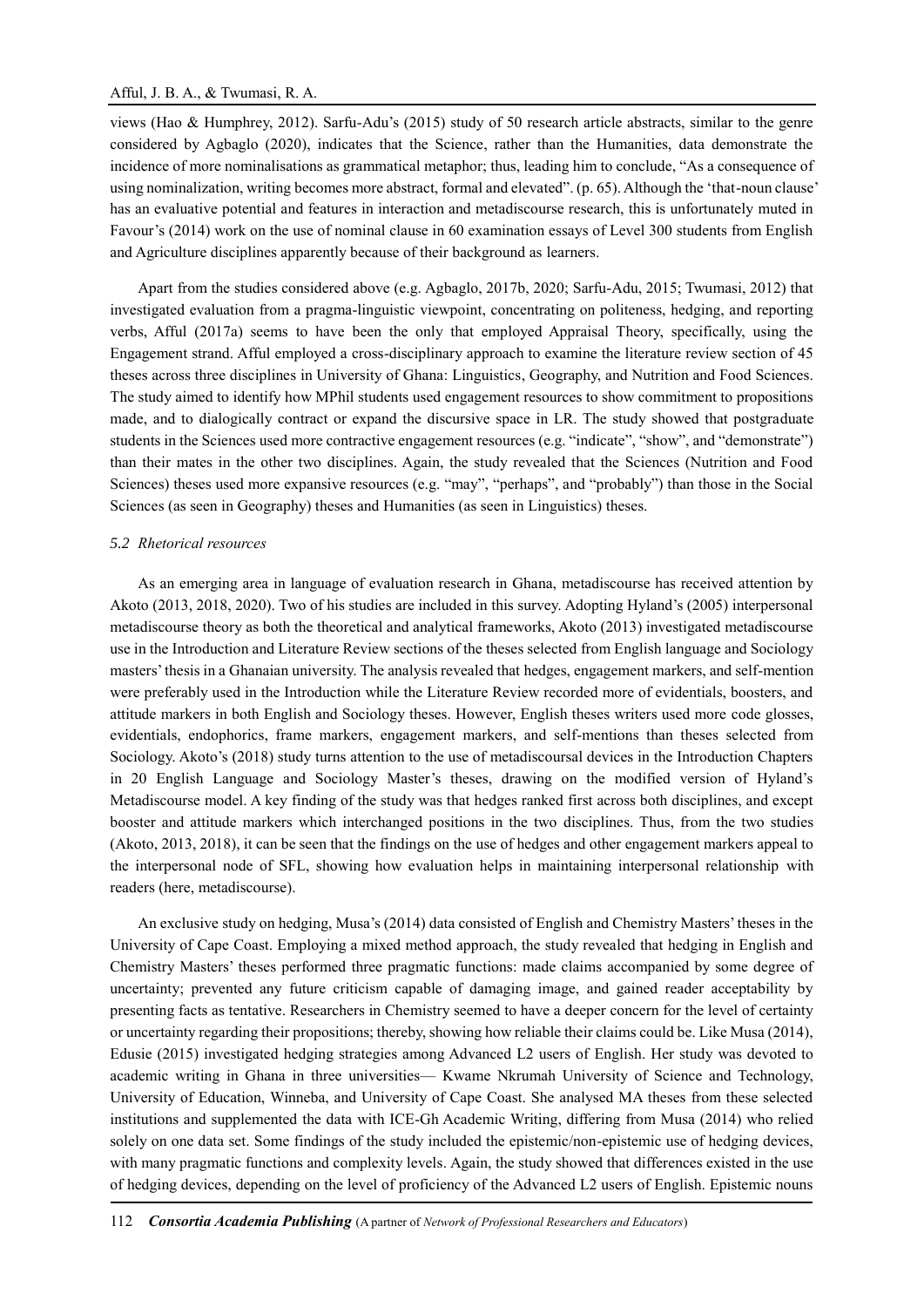were least used in the study. Modals (*may, might*), adjectives (*possible, probable*), adverbs (*usually, probably*), evidential verbs (*seem, appear*), judgement verbs (*suggest, think*) and nouns (*likelihood*) were also found in the analysis of the data; thus, revealing different nuances to evaluation.

Rhetorical verbs receive attention in the data set for the present survey. Often found in examination rubrics, rhetorical verbs (also described as "directive verbs") are carefully selected to indicate what thought processes and actions student must exhibit to provide evidence that learning has occurred. In this survey, following earlier studies such as Henderson (1982), Horowitz (1986a, 1986b, 1989), and Lewis and Starks (1997), we consider Ansong (2011) that demonstrates the evaluative potential of rhetorical verbs in examination questions of the departments of English and History in the University of Cape Coast. Ansong's textual analysis of four main rhetorical verbs such as "discuss", "explain", "examine", and "comment" out of eleven and nine different tokens of rhetorical verbs from English and History respectively showed distinct meanings that bothered on a stance to be adopted.

An emerging area in EAPP research in Ghana, genre studies have assumed two dimensions while addressing directly or implicitly the issue of language of evaluation: a) the staging of moves in introductions (e.g. Adika, 2014; Ankomah & Afful, 2019; Coker & Coker, 2012; Daniels, 2017; Davies, 2014), conclusion (Adzimah, 2019), and b) the move analysis of specific genres such as titles, acknowledgements, and other part-genres. First, Adika (2014) takes a genre approach (CARS model) to analyse 59 introductions of RAs published in *Legon Journal of the Humanities*, from 2005 to 2010. Specifically, he examines the space that the contributors to the journal allot to themselves through the linguistic devices used in signalling gap statements, along with the extensiveness of references to previous work as a way of situating and mainstreaming their research. The findings revealed that the authors of these RAs did not exploit Step 3 (reviewing items of previous research) under Move 1 in order to reinforce the research niche being claimed in Move 2. Thus, it can be said that the evaluative language which would have accompanied this review was missing since that step (Step 3) was missing, too, in the analysis of the data.

Similarly, Daniels (2017) adopted the genre approach in examining forty MPhil research proposals written by graduate students of English Language Studies and Agricultural Science in a public Ghanaian university. Combining the genre approach and Halliday's SFL, the study revealed that, among other findings, the students of the proposals studied employed stance in Move 1, establishing a territory, when reviewing items of previews studies, indicating the research author's position on the findings or claims. The authors made counter-claims, indicated the gap, and allowed themselves to continue in traditions (which were all realized in Move 2, establishing a niche). It is interesting to observe how the learners manage to stage successfully the rhetorical moves, whereas Adika's (2014) study alludes to experts who 'struggle' to do these. Although Afful (2005) took a cross-disciplinary approach like Daniels (2017), he focused on the introduction and conclusion of 180 examination essays (60, each from the departments of English, Sociology, and Zoology at the University of Cape Coast) written by second-year undergraduates. Focusing on the introduction for lack of space, of relevance to the present studies is the finding that, in terms of linguistic features, English examinees differed from their Sociology and Zoology counterparts in their deployment of verbal processes, metatextual expressions, and personal pronouns to instantiate Move 3 (previewing). Previewing inherently expresses attitudes towards previous studies or researchers. Sociology examinees differed from their English and Zoology counterparts in the use of attribution in Move 2 (engaging closely with the issue). English and Sociology scripts differed from each other in the use of evaluative terms in Move 1, modalized processes, which were used to express epistemic stance towards propositions in Move 2, and personal pronouns to show writer/author visibility in Moves 1 and 2. Devoting attention to the introductions of 120 examination essays, Afful (2012) examined the rhetorical choices made by second-year undergraduates in Literature-in-English and Sociology courses in a Ghanaian public university. In using Swales' rhetorical move approach and Halliday's Systemic Functional Grammar, the study revealed that, first, the Sociology introductions differed from the English introductions in the deployment of definitions in Move 1 (establishing a territory). Second, the English introductions differed from the Sociology ones in the use of verbal processes in Move 2 (engaging closely with the issue) and the use of personal pronouns, discourse verbs, and purpose expressions in Move 3 (previewing). Both Sociology and English introductions further utilized lexical repetition as a principal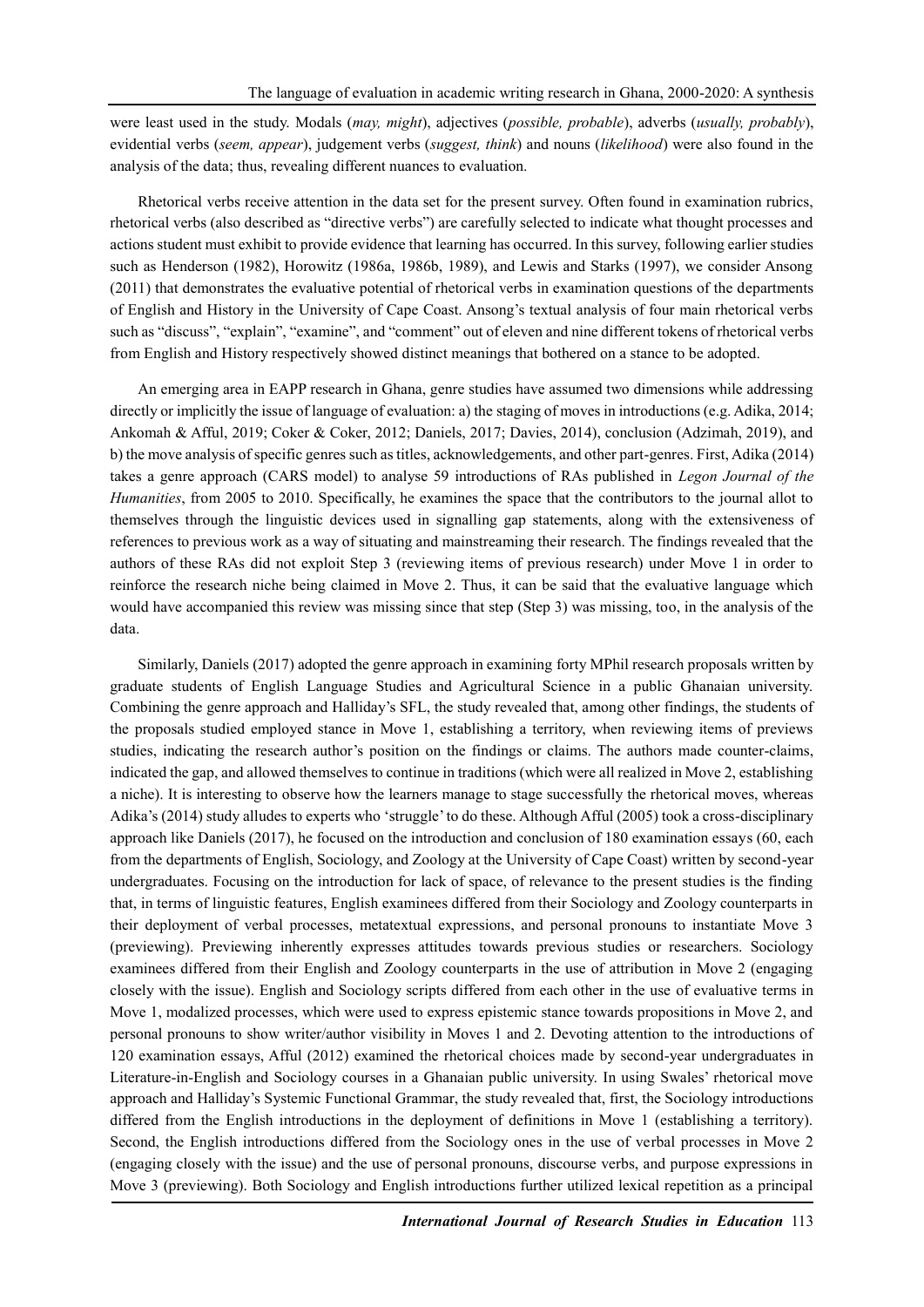rhetorical feature for emphasis.

Some studies on establishing a niche show that Ghanaian writers prefer 'Indicating a gap" to other rhetorical strategies (Adika, 2014; Coker & Coker, 2012; Davis, 2014) in the framing of statement of the problem, which has a huge evaluative potential. Ankomah and Afful's (2019) study on establishing a niche utilized two groups of students, undergraduate and postgraduate. This paper investigates the rhetorical strategies employed by Language students in the Department of English, University of Cape Coast, to establish a niche in their introduction sections. Fifty-two introductions were collected from both undergraduate dissertations and postgraduate theses and subjected to a qualitative content analysis. In general, postgraduate students employed four strategies (Indicating a gap, Counter-claiming, Establishing problem and need, and Continuing tradition) while the undergraduates relied on three (Indicating a gap, Establishing problem and need, and Continuing tradition). This means that the difference between the two variables (PG and UG) is Counter-claiming. The most frequently used rhetorical strategy for both PG and UG writers was "Indicating a gap", but the least was "Continuing tradition". "Question raising" was not identified in the data studied. Closely related to the above-mentioned studies is Owusu and Adade-Yeboah (2014) who suggest that the reason for the ineffective use of thesis statement in the expository essays of students of two prominent private universities in Kumasi, Ghana (Christian Service and Ghana Baptist University Colleges) is the inappropriate use of negative expressions.

Other studies that do discuss some aspects of the language of evaluation investigate genres such as titles (Afful, 2017b) dissertation/thesis acknowledgement (e. g. Afful & Awoonor-Aziaku, 2017; Afful & Mwinlaaru, 2010), list of references (Afful, 2012; Afful & Janks, 2012), and biographical statement (Afful, 2015; Mwinlaaru). For example, Afful (2017b) explores the title length, syntactic structure, and informativity of conference paper titles in Applied Linguistics, using a data set of 689 conference paper titles and a mixed method approach. Of relevance to the present study, also, are the findings on the use of verbal expressions, one of which is the metaphorical use of verb forms in the titles to create a mental picture of an activity being performed; thereby enhancing the comprehension of conference paper titles (e. g. "Mapping linguistic diversity in Europe"). The use of these verbs which may be referred to as activity verbs rest in the Material Process of Transitivity (SFL). Another front device in most theses, 'Significance of the Study' section attracts the attention of Aboagye (2015), who focuses on the undergraduate students. Unsurprisingly, the work reveals the difficulty undergraduate students face in selecting appropriate evaluative lexical items in contrast to Lim's (2008) which was carried out on the same part-genre though by experienced writers on the use various of rhetorical and linguistic strategies to highlight the significance of their research in the terminal portions of their papers.

Contrary to the title and the 'Significance of the Study' section in the thesis introduction as front rhetorical devices in EAPP is the reference list variously referred to as 'bibliographic citation', 'works cited', and 'references', which is popularly studied as citation analysis and bibliometric studies in Information Science and Librarianship. Whereas in the first study (Afful, 2012), the findings are 'neutrally' presented, in Afful and Janks (2013), a critical discourse analytical perspective is adopted. This approach enables identification of alliances, misalliances, and preferences in terms of the choice of such variables as publication types, chronology, and authoring practices. For instance, doctoral Science students preferred research articles (RAs) whiles the Social Sciences and Humanities students preferred books or monographs. The study of Afful and Janks also showed the preponderant citing of studies with multiple authorship by students in the Sciences, unlike the Social Sciences and Humanities students whose citations were more of sole authorship.

A part-genre that bears mentioning is the acknowledgement section of theses and dissertations. Specifically, Afful and Mwinlaaru (2010) explore the interface between identity construction and the linguistic features of a Master's dissertation acknowledgement, written by a student of Literary Studies, using a two-pronged analytical framework. The paper established that the writer of the acknowledgement systematically varied these linguistic choices at the lexical, grammatical, and discoursal levels in order to construct varying and different identities. The use of complex vocabulary (e.g. "…my monumental gratitude…") for enacting superior-subordinator relationship was formal. Also noticeable was the use of politeness markers (e.g. "I wish to...") as a hedging device and adjective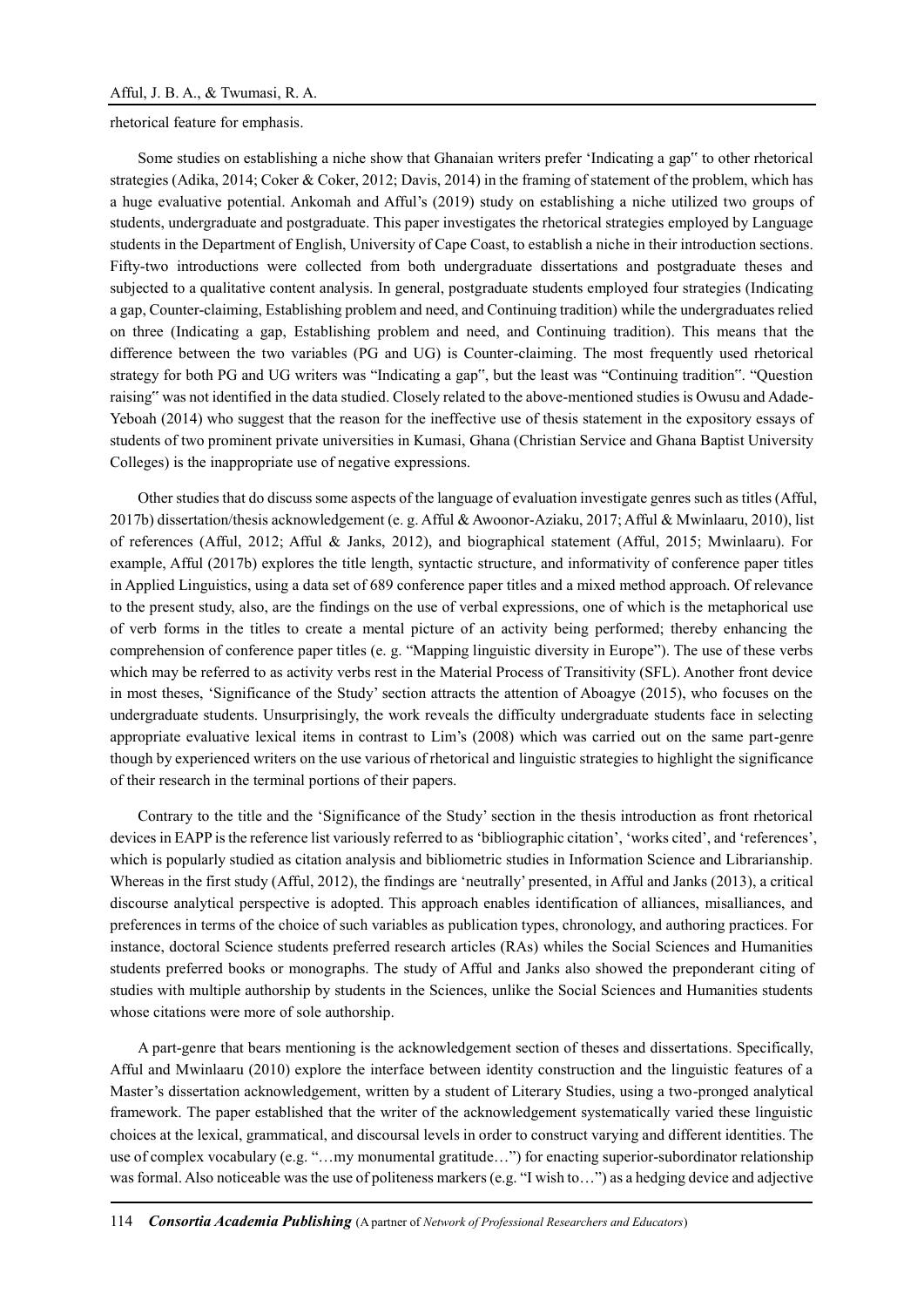(e.g. "profound" and "insightful") to maintain a distant relationship with the reviewer. Last was the hybridization of the dissertation acknowledgement in terms of the incorporation of formal and informal linguistic elements, thereby highlighting the highly interpersonal nature of the acknowledgement (Hyland, 2003; 2004b).

Still on the same part-genre, thesis acknowledgement, as done by Afful and Mwinlaaru (2010), Afful and Awoonor-Aziaku (2017) examine the naming practices adopted by postgraduate students in a Ghanaian university. In contrast to Afful and Mwinlaaru (2010), Afful and Awoonor-Aziaku (2017) used a data set of 16 acknowledgement texts of Master's theses submitted to two departments (English and French). The analysis of the data revealed that, among others, the choice of these address terms (title plus full name, full name, title plus first name, first name, kinship terms, and honorifics) was influenced by such interpersonal factors as social distance, politeness, and solidarity; showing that the language used in the acknowledgement sections was neither neutral nor impersonal but personal and value-laden. In another cross-disciplinary study, Afful and Mwinlaaru (2012) explored the rhetoric of 20 acknowledgement section of Master's dissertations in three sub-disciplines of Education: Guidance and Counselling, Educational Administration and Management, and Science and Mathematics Education. A key finding was that in the obligatory thanking move where references were made to different individuals, there was variation in the choice of language to establish these different identities and different levels of formality concerning the nature of relationship between the thanker and thankee.

Focusing lastly on undergraduate students, but cross-disciplinary in nature as Afful and Mwinlaaru (2012), Afful (2016) examined 200 dissertation acknowledgements from two departments, English, and Entomology and Wild Life at a Ghanaian university. He employs a mixed method approach to analyse the schematic structure and lexico-grammatical choices in 200 DAs from two departments, English, and Entomology and Wild Life. The dissertation acknowledgements' deployment of gratitude-related terms (e.g. "My heartfelt thanks go to…"), socioculturally conditioned names (e.g. honorific titles like "Dr." and "Prof"), and hybridized linguistic forms (realized in sociolinguistic terms as 'code-mixing'), as established in earlier studies (Afful & Mwinlaaru, 2010; Afful & Mwinlaaru, 2012), far from evincing a neutral standpoint, reflect various interpersonal elements— formality, politeness, social distance, and power.

Although recognised as an occluded genre, the personal statement is an important promotional genre in most universities in the USA (Brown, 2004; Ding, 2007; Vossler, 2007), as it is required in the dossier of application of an applicant. Nkansah and Afful's (2017) move analysis of personal statements shows that Ghanaian university students draw on a seven-move pattern: six obligatory moves (Caption, Background, Programme, Choice of School, Credentials, Career Objective) and one optional move (Closure). It is not surprising that the Credential move occupied the greatest textual space as it sought to present academic credentials, non-academic credentials, distinctive personal qualities and relevance of credentials as key issues to be addressed. Some applicants state their distinctive qualities through adjectives highlighted in bold in such expressions as "good interpersonal skills" and "good communicative skills, hardworking", "self-motivated" "determined individuals", "lively", "energetic", "sociable", "efficient and effective'', evoking self-glorification strategy (Bhatia, 1993). In separate studies, Afful and Mwinlaaru focus on biographical statements. Afful (2015) specifically examines 25 biographical statements written by both lecturers and students from Department of English and other cognate departments (such as Linguistics, Ghanaian Languages, and French) in some universities in Ghana to accompany research articles meant for a festschrift. In what is included and the ways it is assembled, the bio reveals the negotiation of impression management (here, mediated through seniority). Studying bios adds to our understanding of the construction of identity in academic contexts, and the ways that seniority potentially impacts on this construction in the face of institutional pressures towards conformity.

# *5.3 Pragmatic resources*

Agbaglo (2017a) studied politeness strategies in the Analysis and Discussion sections of 20 RAs produced by faculty from Department of English, University of Cape Coast. The study found that lecturers used more negative politeness strategies than positive politeness strategies in their RAs. It was established that lecturers used positive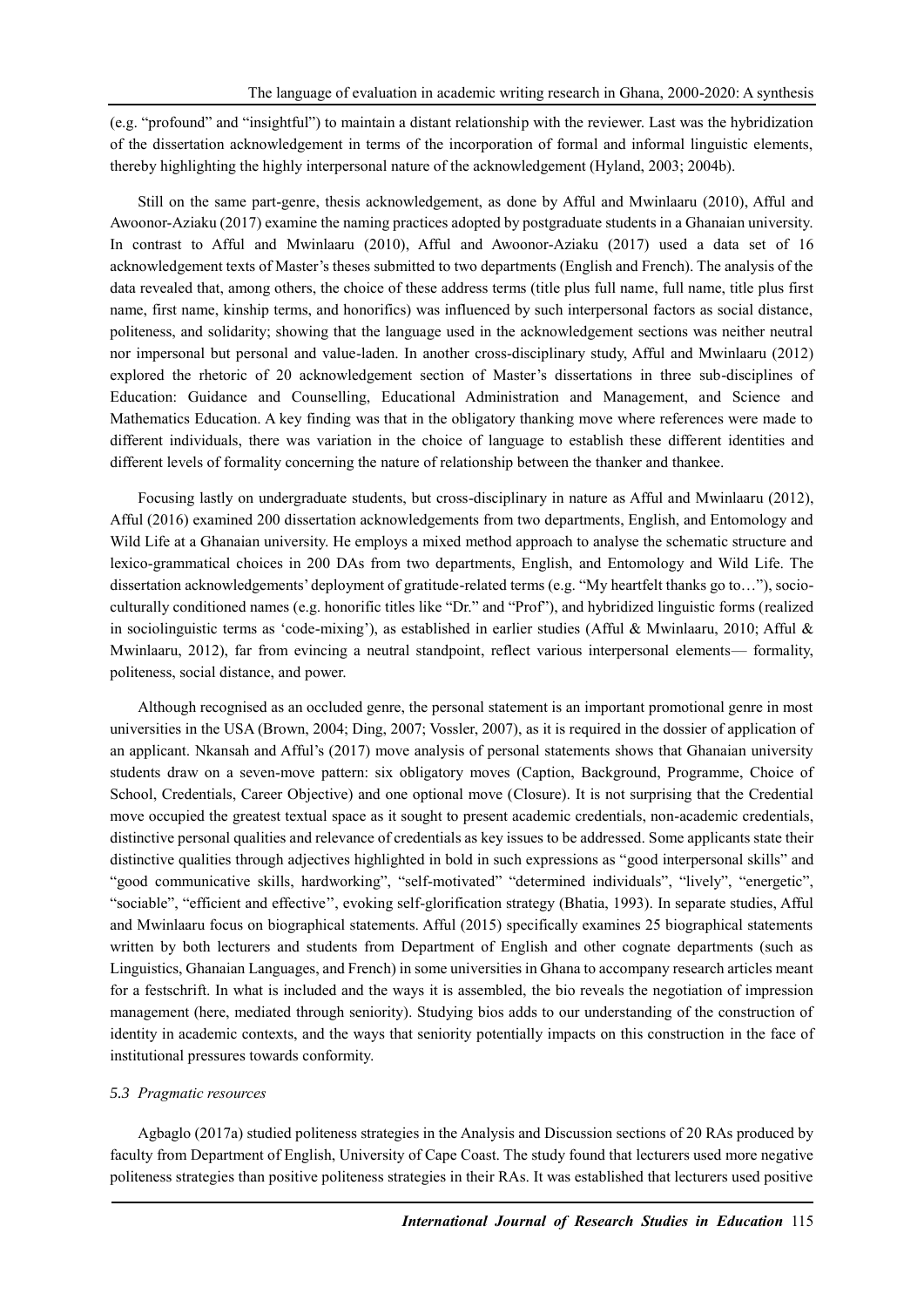politeness strategies (i.e. certainty adjectives, speculative expressions, imperatives and creating rapport) to emphasize solidarity and involvement with colleague researchers, and negative politeness strategies to emphasize the independence of the reader. Negative politeness strategies included modals, hedging, passive voice, impersonal construction and tentative verbs.

Bisilki and Bisilki (2017) investigate evaluative speech acts in critical reviews written by graduate students at University of Cape Coast (UCC). Adopting the content analysis approach, the study revealed that the reviews of the graduate students contained more positive comments (e.g. "The article is very detailed, elaborative and informative.") than negative evaluative speech acts (e.g. "The paragraphs were too long, which made reading slow and very difficult to extract the meaning of what was presented."). Again, the students focused on the text rather than the author reviewed, but the critical comments were mitigated to reduce the full import of the criticism or the negative comments, using modal verbs (e.g. "could", and "might"), Adverbs ("probably", "perhaps", and "maybe"), and contrasting conjunctions (e.g. "although", "even though", and "however").

Thus, the above studies show that evaluation is employed in the Ghanaian context by both experts and novices (postgraduate and undergraduate students) as part of their participation in the construction, ratification, and assessment of various written genres and part-genres. Politeness strategies in identity construction, formality, and naming practices to enact and maintain relationships with addressees were also employed. The use of linguistic, rhetorical, and pragmatic resources provides credible evidence of the interactive, personal and evaluative nature of academic writing in an under-researched area in Kachru's (1992) Outer Circle.

#### **6. Conclusion**

The paper has explored the emerging scholarship on evaluation in academic writing in Ghana, which in the last two decades has seen the upsurge of tertiary institutions as a result of some new policy directions in the tertiary educational landscape and the attendant increasing attention to academic writing. We provided a conceptual sketch of the key terms and notions. A synthesis of purposively selected 39 studies conducted by a range of researchers, both faculty and students, on the language of evaluation in academic writing in Ghana was undertaken, by way of addressing the key linguistic, pragmatic, and rhetorical features. Content analysis (or thematic analysis), inclusion/exclusion, and comparative approaches were adopted in line with Nartey and Mwinlaaru (2019).

Analysis of the data showed that, as in several studies in Anglo-American setting (e.g. Hunston, 1993; 1994; 2011), the language of academic writing is not neutral and impersonal; instead, it is personal, interactive, valueladen, and evaluative. The study has highlighted the fact that evaluative language exists in various forms of academic writings in Ghanaian tertiary institutions. The linguistic, rhetorical, and pragmatic features that have attracted scholars and researchers of EAPP in Ghana include politeness, modality, tense usage, reporting verbs, evaluative speech acts, evaluative lexis, nominalization, formality, staging of moves, etc. Genres that have attracted attention in evaluative studies in academic writing research in Ghana have seen understandably the rivalry between research articles and theses/dissertation on one hand and part-thesis genres, on the other hand; with sparse attention being paid to other genres such as research proposal, examination essays, written feedback comments, and thesis assessment reports.

More generally, we can state that there is a healthy and developing (but slow) interest in the language of evaluation in academic writing. In restricting our literature search to the most widely available sources (international journal articles, edited book chapters published in English, and theses), we should point out that there may be a lot of work, particularly of a practical nature, going on that we have not reviewed here. Nevertheless, based on what we have included in this review, we can be confident that the interest in the language of evaluation in the academic writing context is gaining some attention. It is moving from being a niche interest of a small number of dedicated researchers such as Afful and Adika and other practitioners towards becoming a more mainstream area of research for ever-increasing numbers of teachers and learners.

Considering the above findings, it will be revealing if further studies can focus on "unpopular" genres such as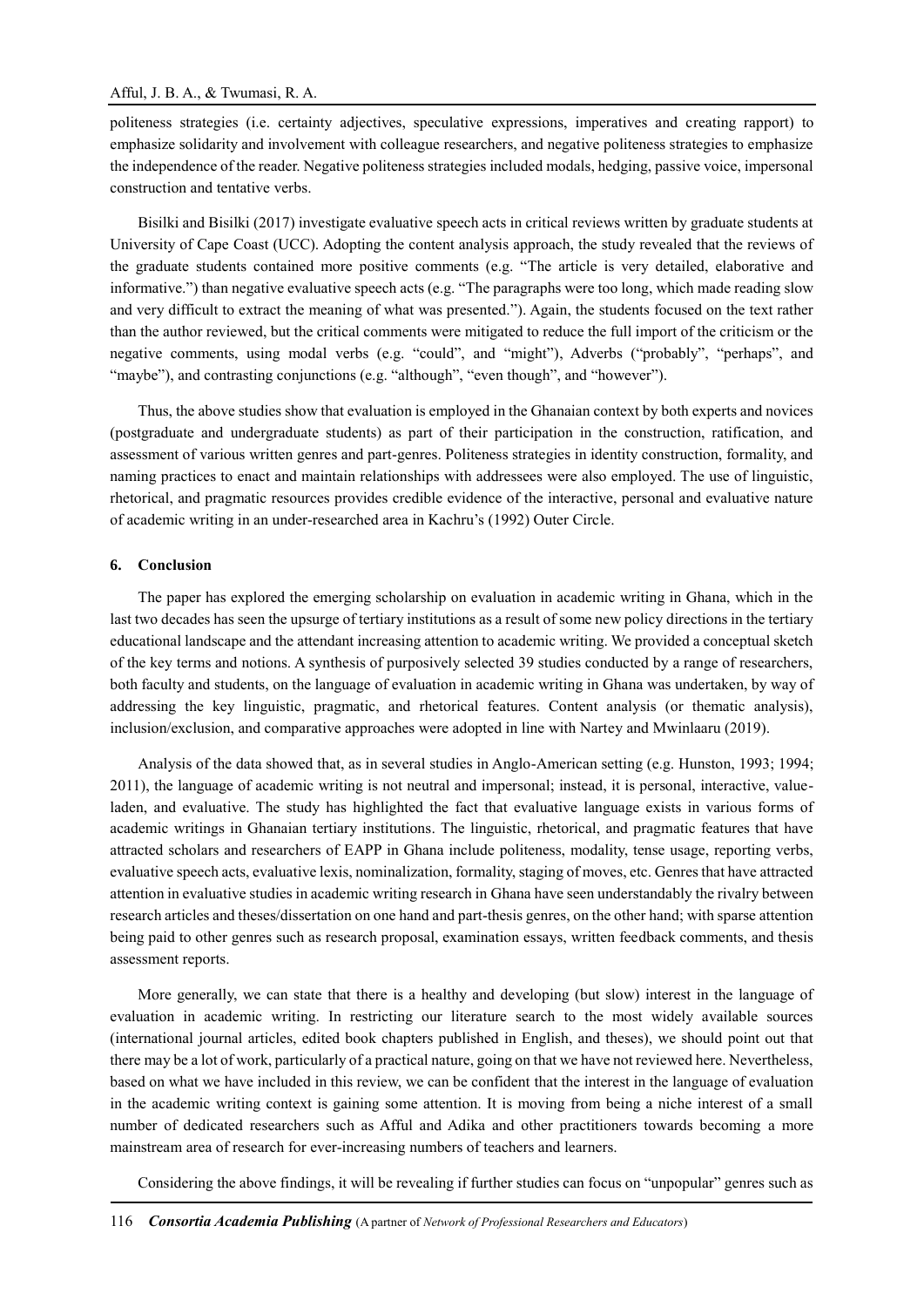the research proposal, grant proposal, PhD thesis, critical reviews, annotated bibliography, and term paper alongside part-genres like Discussion, Methodology and Conclusion since these are rhetorical sections that are equally important in the ratification of knowledge in the academic discourse community. Moreover, more corpusbased and ethnographic approaches could be adopted in the study of evaluative language in academic writing alongside other functional approaches like Appraisal and Metadiscourse. Although this synthesis is aimed to give a systematic analysis of the research on academic writing in Ghana, it has still an obvious limitation in terms of its number, given the recent changes in the landscape of tertiary education in Ghana which has led to an increase in the number of colleges of education, technical universities, and public universities. This should be overcome by future research. Similar studies on the language of evaluation in academic writing can be undertaken in other regional contexts.

## **7. References**

- Abdullah, S. A. (2016). *Tense in academic discourse: A study of two disciplines.* Unpublished MPhil thesis. University of Cape Coast, Ghana.
- Aboagye. (2015). *Genre analysis of the significance of the study section of undergraduate dissertations in the Faculty of Arts, University of Cape Coast*. Unpublished BA dissertation, University of Cape Coast.
- Adel, A. (2006). *Metadiscourse in L1 and L2 English*. Philadelphia: John Benjamins.
- Adika, G. S. K. (2003). A theme-structure approach to evaluating aspects of university students' expository texts. *Legon Journal of the Humanities*, 14: 55-78.
- Adika, G. S. K. (2014). Swales' CARS model and the metaphor of research space: An illustration with an African journal. *Legon Journal of the Humanities*, *25,* 58-75.
- Adika, G. S. K. (2015). Credibility and accountability in academic discourse: Increasing the awareness of Ghanaian graduate students. *Practice and Theory in Systems of Education*, *10*(3), 227-244.
- Adzimah, E. C. (2019). *Genre analysis of undergraduate dissertation conclusions*. Unpublished MPhil dissertation, University of Cape Coast.
- Afful, I. (2016). *Dialogic positioning in literature reviews of MPhil Theses*. Unpublished MPhil thesis. University of Cape Coast, Ghana.
- Afful, J. B. A. (2005). *A rhetorical analysis of examination essays in three disciplines: The case of Ghanaian undergraduate students*. Unpublished PhD thesis. National University of Singapore.
- Afful, J. B. A. (2008). Research proposal and thesis writing: Narrative of a recently graduated researcher in Applied Linguistics. *Nebula, 5*(4), 193-211.
- Afful, J. B. A. (2009). Advanced academic literacy and the role of academic editors in research writing. *Nebula,*  6(4), 19-39.
- Afful, J. B. A. (2012). Introductions in examination essays: The case of two undergraduate courses. *Across the Disciplines*, 1-14.
- Afful, J. B. A. (2015). Self-representation in biographical statements in a festschrift at a Ghanaian university *Drumspeak, 5*(1), 102-138*.*
- Afful, J. B. A. (2016). A genre study of undergraduate dissertation acknowledgements in a Ghanaian university. *ESP Today*, *4*(2), 202-224.
- Afful, J. B. A. (2017). A linguistic analysis of conference titles in Applied Linguistics. *International Journal of Foreign Language Teaching & Research, 5*(18), 11-25.
- Afful, J. B. A. (2020). The discourse of thesis assessment reports in a disciplinary community at the University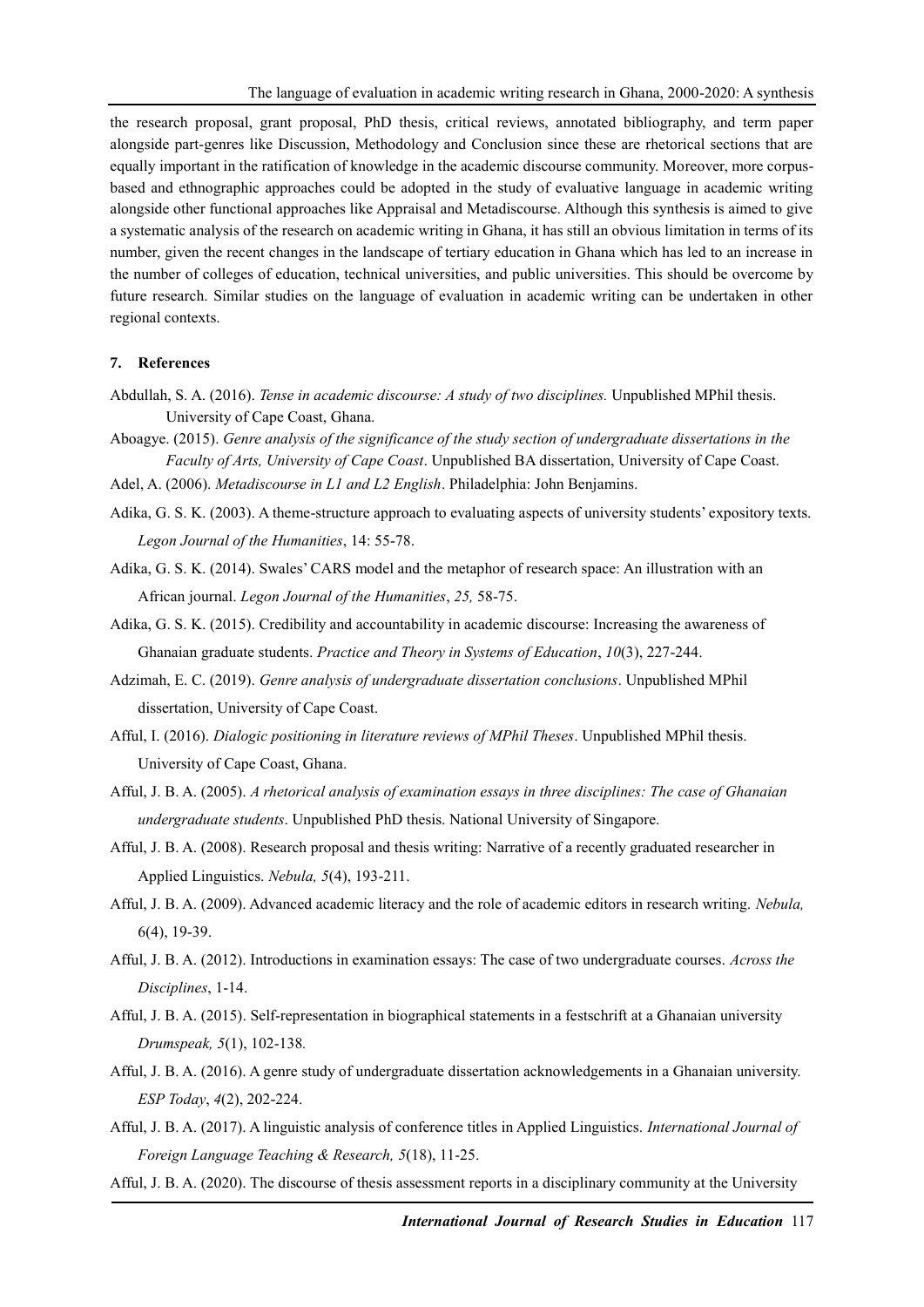of Cape Coast: An exploratory study. *International Journal of Language, Literature and Gender Studies*, *9*(1), 117-134.

- Afful, J. B. A., & Awoonor-Aziaku, L. (2017). Naming in master's thesis acknowledgements within two Ghanaian university departments. *Africology*, *10*(9), 252-273.
- Afful, J. B. A., & Janks, H. (2013). The politics of citation: An analysis of doctoral theses across disciplines. *Critical Approaches to Discourse Analysis across Disciplines, 6*(2), 193-210.
- Afful, J. B. A., & Mwinlaaru, I. N. (2010). The construction of multiple identities in the acknowledgement section of a Masters dissertation. *English for Specific Purposes World*, *30*(9), 1-26.
- Afful, J. B. A., & Mwinlaaru, I. N. (2012). Sub-disciplinary variation and rhetoric in dissertation acknowledgements written by education Students: The case of the university of Cape Coast, Ghana. In D. D. Kuupole & M. K. Kambou (Eds.), *National development through language education* (pp. 79-111). Cape Coast, Ghana: University of Cape Coast Press.
- Afful, J. B. A., & Nkansah, N. B. (2018). A move analysis of personal statements written by Ghanaian university students. *Language, Discourse & Society*, *6*(1), 84-101.
- Agbaglo, E. (2017a). The use of politeness strategies in the analysis and discussion sections of English research articles. *Research on Humanities and Social Sciences*, *7*(9), 30-42.
- Agbaglo, E. (2017b). The types and the frequencies of reporting verbs in research articles written by lecturers in a Ghanaian university. *Journal of Literature, Languages and Linguistics*, *34*, 51-57.
- Agbaglo, E. (2020). *Grammatical metaphor in academic writing: Functional diversity of process nominalization in research article abstracts across disciplines*. Unpublished MPhil thesis, University of Cape Coast.
- Akoto, O. Y. (2013). *Metadiscourse use in English Language and Sociology Masters' Theses in a Ghanaian university*. Unpublished MPhil thesis. University of Cape Coast, Ghana.
- Akoto, O. Y. (2018). Same chapter, different disciplines: Metadiscourse use in introductions of English language and Sociology Masters' theses. *Journal of the IATEFL ESP SIG*, *51*, 17-27.

Akoto, O.Y. (2020). Metadiscourse within a discipline: A study of introduction and literature review chapters of sociology masters' theses. *Indonesian Journal of Applied Linguistics* 10 (2), 471-480.

- Ankomah, C., & Afful, J.B.A. (2019). Establishing a niche in research: Rhetorical strategies in undergraduate and postgraduate writings in the Department of English, University of Cape Coast. *The Journal of Teaching English for Specific and Academic Purposes, 7*(3), 359-374.
- Ansong, J. (2011). *A comparative study of rhetorical verbs in examination questions: The case of English and History departments of the University of Cape Coast*. Unpublished BA dissertation, University of Cape Coast.
- Baidoo, N. D. (2014). *Discourse analysis of instructor comments in English essays: The case of third year undergraduate students of the University of Cape Coast*. Unpublished BA dissertation, University of Cape Coast.
- Bakhtin, M. M. (1981). *The dialogic imagination: Four essays*. In M. Holquist (Ed.), C. Emerson & M. Holquist (Trans.). Austin, TX: University of Texas Press.
- Bazerman, C. (1988). *Shaping written knowledge*. Madison, WI: University of Wisconsin Press.

Bazerman, C. (1994). *Constructing experience*. Carbondale: Southern Illinois University Press.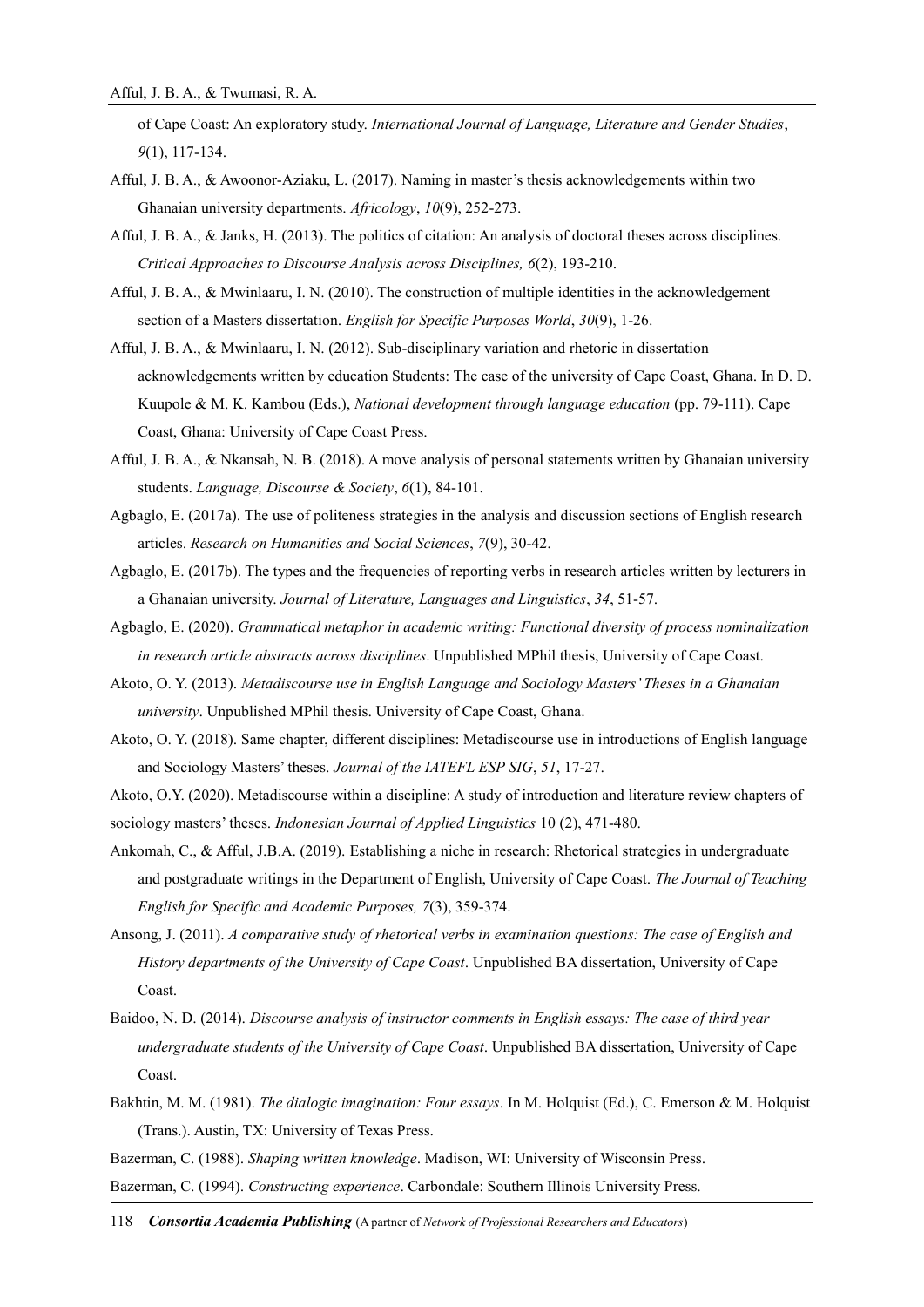- Becher, T., & Trowler, (2001). *Academic tribes and territories: Intellectual enquiry and the cultures of disciplines*. Buckingham, UK: Open University Press.
- Bereiter, C. & Scardamalia, M. (1987). *The psychology of written composition*. Hillsdale, NJ: Lawrence Erlbaum.
- Bhatia, V. (1993). *Analysing genre: language use in professional settings*. London: Longman.
- Bhatia, V. (2004). *Worlds of written discourse: A genre-based view*. London: Continuum.
- Bisilki, A. K., & Bisilki, I. (2017). Evaluative speech acts of Ghanaian graduate students: A case study of University of Cape Coast, Ghana. *Contemporary Journal of African Studies*, *5*(1), 89-114.
- Boyatzis, R. E. (1998). *Transforming qualitative information: Thematic analysis and code development*. Thousand Oaks, CA: Sage.
- Braun, V., & Clarke, V. (2006). Using thematic analysis in psychology. *Qualitative Research in Psychology*, 3(2), 77-101.
- Brown, R. M. (2004). Self-composed: Rhetoric in psychology personal statements. *Written Communication*, 21(3), 242-260.
- Canagarajah, S. A. (2002). *A geopolitics of academic writing*. Pittsburgh: University of Pittsburgh Press.
- Canagarajah, S. (Ed.) (2006). *Reclaiming the local in language policy and practice*. Mahwah, NJ: Lawrence Erlbaum.
- Casanave, C. P., & Vandrick, S. (2003). *Writing for scholarly publication: Behind the scenes in language education*. Mahwah, NJ: Lawrence Erlbaum.
- Chang, P. (2010). *Taking an effective authorial stance in academic writing: Inductive learning for second language writers using a stance corpus*. Unpublished PhD thesis The University of Michigan.
- Cheung, E. (2017*). Development of evaluative stance and voice in postgraduate academic writing.* Unpublished PhD thesis. The Hong Kong Polytechnic University & University of Technology Sydney.
- Coker, W., & Coker, W. (2012). Stating the research problem: A genre-based study of English language MPhil theses in a Ghanaian university*. Language in India*, 12, 509-518.
- Daniels, J. B. (2017). *Generic moves in selected MPhil research proposals from a public university in Ghana*. Unpublished PhD Thesis. University of Ghana, Ghana.
- Davis, W. C. (2014). *A genre analysis of the statement of the problem section of masters' theses in two faculties in the University of Cape Coast*. Unpublished MPhil thesis in the Department of English, University of Cape Coast.
- Ding, H. (2007). Genre analysis of personal statements: Analysis of moves in application essays to medical and dental schools. *English for Specific Purposes*, *26*, 368-392.
- Dontcheva-Navratilova, O. (2013) Authorial presence in academic discourse: Functions of author-reference pronouns. *Linguistica Pragensia,* 23(1), 9-30.
- Duff, P. (2010) Language socialization into academic discourse communities. *Annual Review of Applied Linguistics*, *30*, 169-192.
- Edusie, J. S. (2015). *Academic writing in Ghana: Hedging among advanced L2 users of English*. Unpublished MPhil thesis. Kwame Nkrumah University of Science and Technology, Ghana.
- Elbow, P. (Ed.). (1994). *Landmark essays on voice and writing*. Davis, CA: Hermagoras.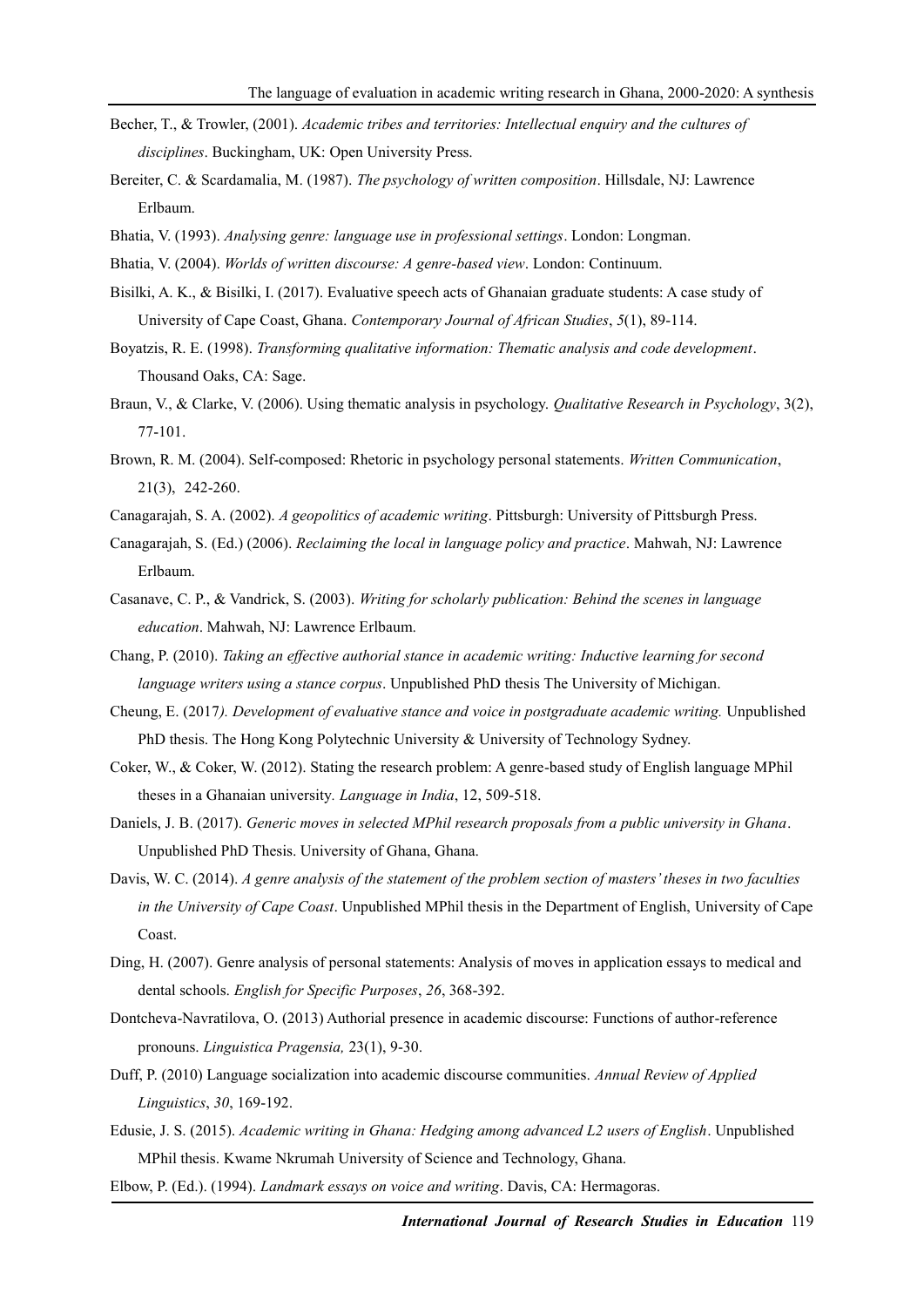- Elbow, P. (2007). Voice in writing again: Embracing contraries. *College English*. 7. Retrieved from [https://scholarworks.umass.edu/eng\\_faculty\\_pubs/7](https://scholarworks.umass.edu/eng_faculty_pubs/7)
- Favour, N. E. (2014). *The use of nominal clause in students' writing: An analysis of selected scripts in the Department of English and School of Agriculture*. Unpublished BA dissertation, University of Cape Coast.
- Ferris, D. R., Pezone, S., Tade, C., & Tinti, S. (1997). Teacher commentary on student writing: Descriptions and implications. *Journal of Second Language Writing*, *6*, 155–182.
- Flowerdew, J. (2001). Attitudes of journal editors to nonnative speaker contributions, *TESOL Quarterly*, 35 (1), 121-150.
- Frazer, B. (1999). What are discourse markers? *Journal of Pragmatics,* 31: 931-953.
- Gborsong, P. A., Awiah, J. W., & Appartaim, A. B. (2018). Linguistic forms in teacher feedback comments on students' essays in colleges of education in Ghana. *Journal of English Literature and Cultural Studies, 1*(1), 59-94.
- Glaser, B. G., & Strauss, A. L. (1967). *The discovery of grounded theory: Strategies for qualitative research*, Chicago, Aldine Publishing Company
- Halliday, M. A. K. (1978). *Language as social semiotic: The social interpretation of language and meaning.* Maryland: University Park Press.
- Hao, J., & Humphrey, S. (2012). The role of coupling in biological experimental reports. *Linguistics and the Human Sciences,* 5 (2), 169-194.
- Henderson, J. A. (1982). Some psychological aspects of simultaneous interpreting. *The Incorporated Linguist*, *21*(4), 149-152.
- Horowitz, D. (1986a). Essay examination prompts and the teaching of academic writing. *English for Specific Purpose*s, *5*, 107-120.
- Horowitz, D. (1986b). What professors actually require: Academic tasks for the ESL classroom. *TESOL Quarterly,* 20: 445-462.
- Horowitz, D. (1989). Function and form in essay examination prompts. *RELC Journal, 20*, 23-35.
- Hunston, S. (1993). Evaluation and ideology in scientific writing. In M. Ghadessy (Ed.), *Register analysis: Theory and practice* (pp. 57-73). London: Pinter.
- Hunston, S., & Thompson, G. (2000). *Evaluation in text: Authorial stance and the construction of discourse*: UK: Oxford University Press.
- Hunston, S. (1994). Evaluation and organization in a sample of written academic discourse. In M. Coulthard (Ed.), *Advances in written text analysis* (pp. 191-218). London: Routledge.
- Hunston, S. (2011). *Corpus approaches to evaluation: Phraseology and evaluative language*. New York: Routledge.
- Huttner, J. (2010). The potential purpose-bult corpora in the analysis of student academic writing. *Journal of Writing Research*, *2*(2), 197-218.
- Hyland, K. (2000). *Disciplinary discourses: Social interactions in academic writing*. New York, NY: Longman.
- Hyland, K. (2003). Dissertation acknowledgments: the anatomy of a Cinderella genre. *Written Communication, 20*(3), 242-268.
- Hyland, K. (2004a) Disciplinary interactions: Metadiscourse in L2 postgraduate writing. *Journal of Second*
- 120 *Consortia Academia Publishing* (A partner of *Network of Professional Researchers and Educators*)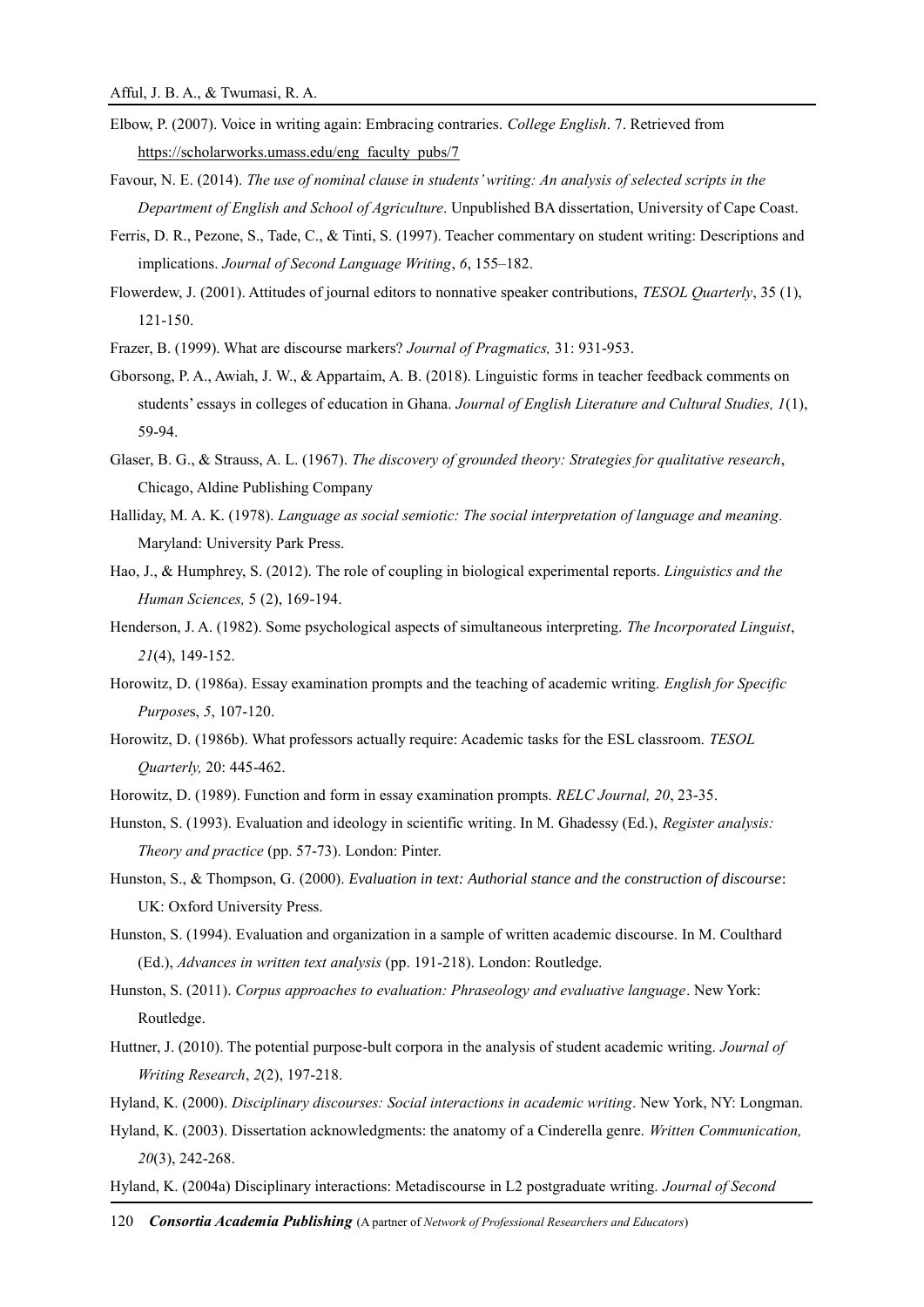*Language Writing, 13*, 133-151.

- Hyland, K. (2004b). Graduates' gratitude: the generic structure of dissertation acknowledgments. *English for Specific Purposes, 23*(3), 303-324.
- Hyland, K. (2005). Stance and engagement: A model of interaction in academic discourse. *Discourse Studies*, *7*(2), 173-192.
- Hyland, K. (2008). Disciplinary voices: Interactions in academic writing. *English Text Construction*, 1 (1), 5-22.
- Hyland, K. (2009). *Academic discourse: English in a global context.* London, UK: Continuum.
- Hyland, K. (2010). Constructing proximity: Relating to reads in popular and professional Science. *English for Academic Purposes*, *9*, 116-127.
- Hyland, K., & Diani, G. (Eds.) (2009) Academic evaluation: Review genres in university settings. Basingstoke, U.K.: Palgrave Macmillan Ltd.
- Hyland, K., & Tse, P. (2004). Metadiscourse in academic writing: A reappraisal. *Applied Linguistics*, *25*(2), 156- 177.
- Ivanic, & Camps (2001). Ivanic, R., & Camps, D. (2001). I am how I sound voice as self-representation in L2 writing. *Journal of Second Language Writing*, *10*, 3-33.
- Jiang, F. K., & Hyland, K. (2015). 'The fact that': Stance nouns in disciplinary writing. *Discourse Studies, 17*(5), 529-550.
- Johns, A. (1997). *Text, role, and context: Developing academic literacies*. Cambridge: Cambridge University Press.
- Kachru, B. (Ed.) (1992). *The other tongue: English across cultures*. Urbana, IL: University of Illinois Press.
- Kumar, V., & Stracke, E. (2011). Examiners' reports on theses: Feedback or assessment. *Journal of English for Academic Purposes, 10*, 211-222.
- Lewis, M., & Starks, D. (1997). Revisiting examination questions in tertiary academic writing. *English for Specific Purposes,* 10: 107-120.
- Lillis, T., & Curry, M. J. (2006). Professional academic writing by multilingual scholars: Interactions with literacy brokers in the production of English-medium texts. *Written Communication*, *23*(1), 3-35.
- Lim, M. H. (2008). Indicating significance of current research: Pedagogical implications of a genre analysis for dissertation writing. *The Open Applied Linguistics Journal*, *1*, 46-55.
- Lincoln, Y. S., & Guba, E. G. (1985). *[Naturalistic inquiry.](http://books.google.com/books?hl=en&lr=&id=2oA9aWlNeooC&oi=fnd&pg=PA5&sig=GoKaBo0eIoPy4qeqRyuozZo1CqM&dq=naturalistic+inquiry&prev=http://scholar.google.com/scholar%3Fq%3Dnaturalistic%2Binquiry%26num%3D100%26hl%3Den%26lr%3D)* Newbury Park, CA: Sage.
- Luo, N., & Hyland, K. (2016). Chinese academics writing for publication: English teachers as text mediators. *Journal of Second Language Writing*, *32*(3), 43-55.
- Martin, J. R. (1992). *English text: System and structure*. Amsterdam: Benjamins.
- Martin, J. R. (2000). Beyond exchange: Appraisal systems in English. In S. Hunston & G. Thompson (Eds.), *Evaluation in text: Authorial stance and the construction of discourse* (pp. 142-175). Oxford: Oxford University Press
- Martin, J. R., & Rose, D. (2003). *Working with discourse: Meaning beyond the clause*. London and New York: Continuum.
- Martin, J. R., & White, P. R. (2005). *The language of evaluation: Appraisal in English.*

Matthiessen, C. M. I. M. (1995). *Lexico-grammatical cartography: English Systems.* Tokyo: International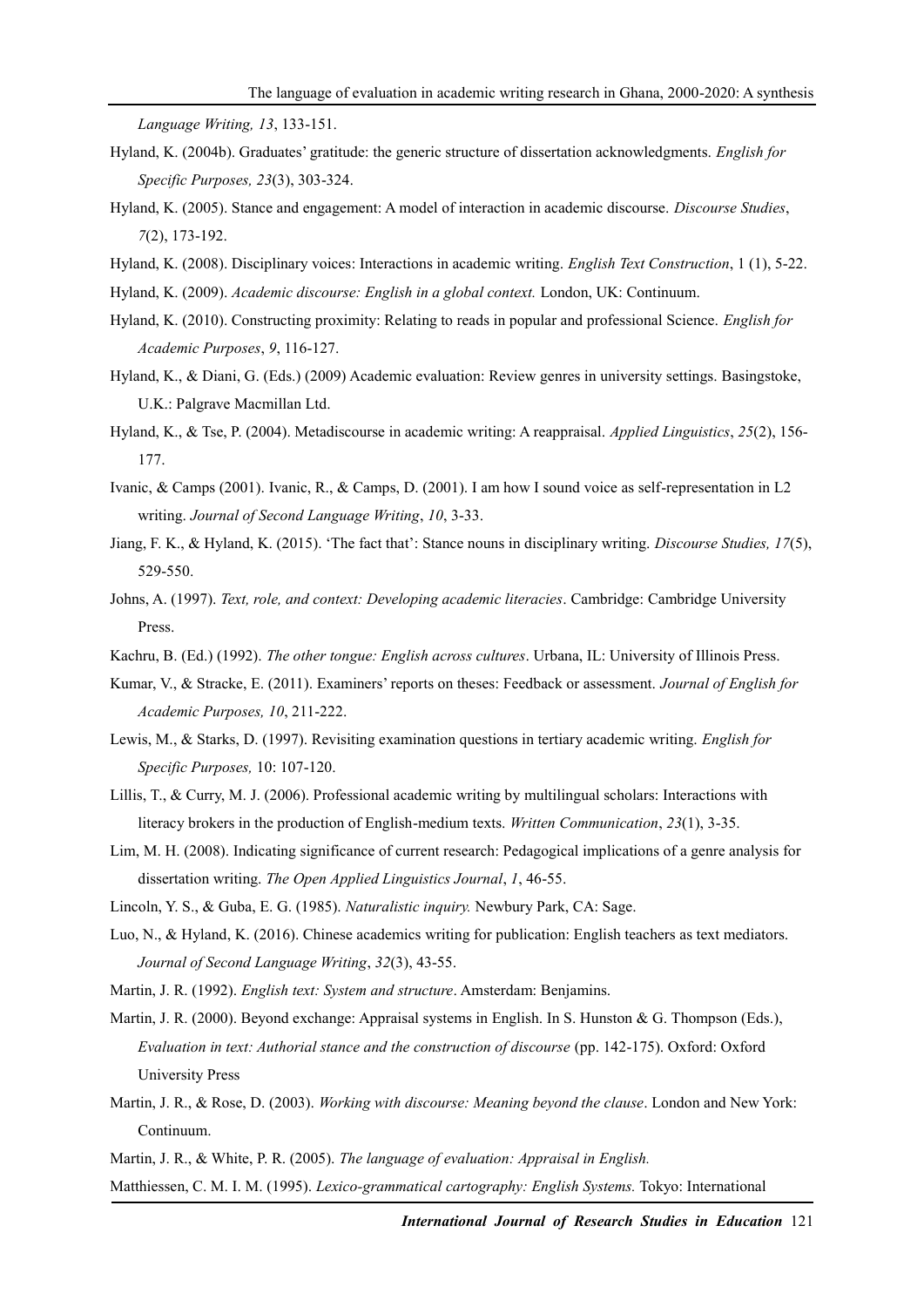Language Sciences. Basingstoke: Palgrave Macmillan.

- Martinez, A. (2004). Discourse markers in the expository writing of Spanish university students. *Iberica, 8*, 63- 80.
- Matsuda, P. (2001). Voice in Japanese written discourse: Implication for second language writing. *Journal of Second Language Writing*, *10*, 35-53
- Matthiessen, C. M. I. M. (1995). Theme as an enabling resource in ideational "knowledge" construction. In M. Ghadessy (Ed.), *Thematic developments in English texts* (pp. 20-55). London & New York: Pinter.
- Mauranen, A. (1993). *Cultural differences in academic rhetoric: A text linguistic study*. Frankfurt am Main: Peter Lang.
- Musa, A. (2014). Hedging in academic writing: A pragmatic analysis of English and Chemistry Masters' theses in a Ghanaian university. *English for Specific Purposes World*, *42*(15), 1-25.
- Myers, G. (1985). Texts as knowledge claims: The social construction of two biology articles. *Social Studies of Science*, *15*, 593-630.
- Nartey, M., & Mwinlaaru, I. N. (2019). Towards a decade of synergizing corpus linguistics and critical discourse analysis: A meta-analysis. *Corpora, 14*(2), 203-235.
- Ngula, R. S. (2017). Epistemic modal verbs in research articles written by Ghanaian and international scholars: A corpus-based study of three disciplines. *Brno Studies in English, 43*(2), 5-27.
- Olivier, A. & Carstens, A. (2018). A heuristic framework for voice instruction at the doctoral level. *Stellenbosch Papers in Linguistics Plus*, *55*, 7-26. https://doi.org/10.5842/55-0-768
- Paré, A., Starke-Meyerring, D., & McAlpine, L. (2009). The dissertation as multi-genre: Many readers, many readings. In C. Bazerman, A. Bonini, & D. Figueiredo (Eds.). *Genre in a changing world*. Fort Collins, Colorado: The WAC Clearinghouse and Parlor Press.
- Pascual, M. & Unger, L. (2010). Appraisal in the research genres: An analysis of grant proposals by Argentinean researchers. *Revista Signos*, *43*(73), 261-280.
- Petticrew, M., & Roberts, H. (2006). *Systematic reviews in the social sciences: A practical guide*. London; Blackwell.
- Rice, P. L., & Ezzy, D. (1999). *Qualitative research methods: A health focus*. Melbourne: Oxford University Press.
- Santos, M.B. (1996). The textual organisation of research paper abstracts in applied linguistics**,** *Text*, 16 (4), 481‐99.
- Sarfu-Adu, K. (2015). Nominalizations in research article abstracts: A comparative study. *European Journal Language Studies*, 2(1),
- Swales, J. (1990). *Genre analysis: English in academic and research settings*. Cambridge: Cambridge University Press.
- Swales, J. (1996). Occluded genres in the academy: The case of the submission letter. In E. Ventola & A. Mauranen (Eds.), *Academic writing: Intercultural and textual issues*. Amsterdam: John Benjamins.
- Swales, J. (2004). *Research genres: Explorations and applications*. New York, NY: Cambridge University Press.
- Tardy, C. M. (2005). 'It's like a story': Rhetorical knowledge development in advanced academic literacy. *Journal of English for Academic Purposes*, *4*(4), 325-338.